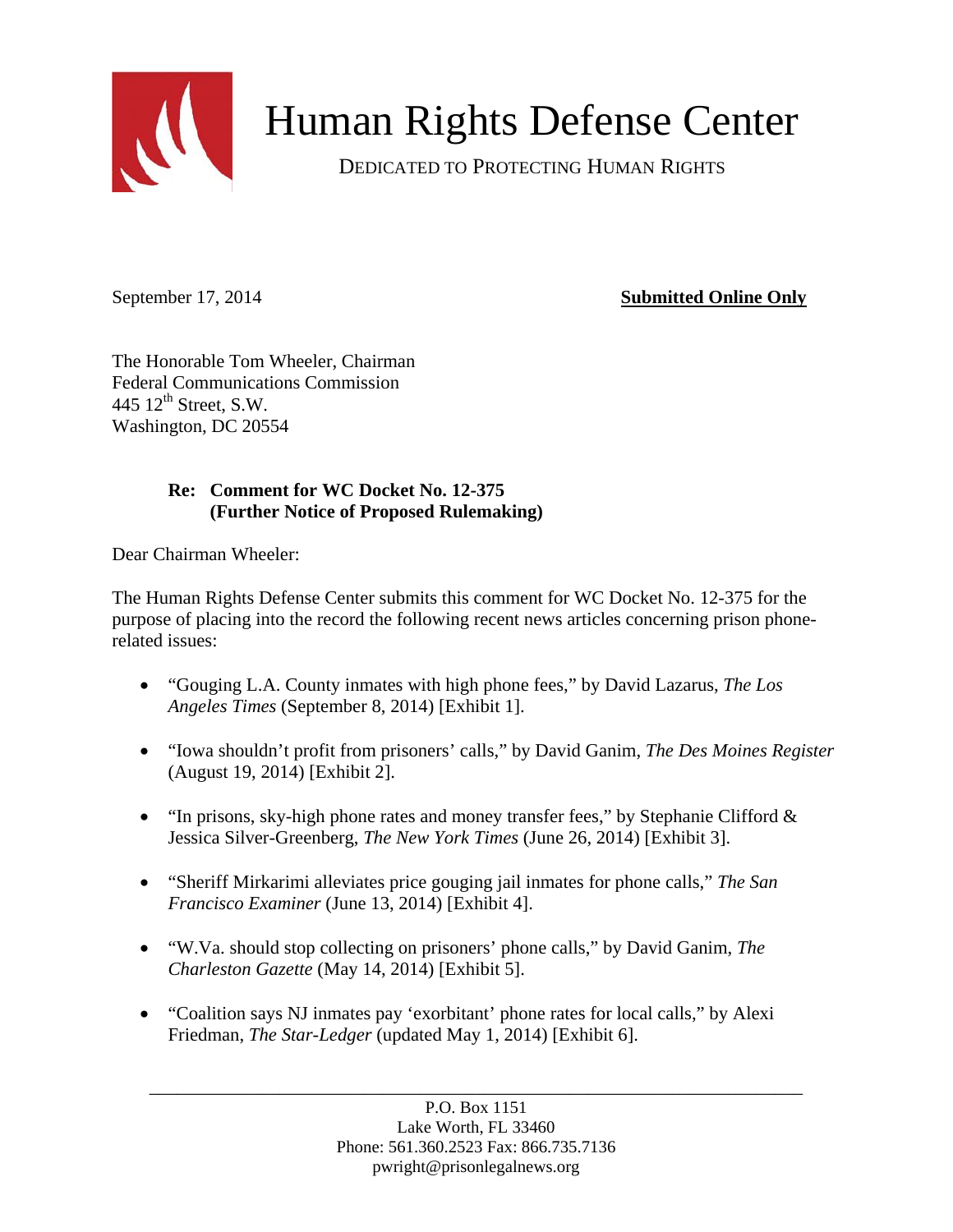- "Collect calls from Sedgwick County jail inmates will cost less, make the county more money," by Deb Gruver, *The Wichita Eagle* (April 26, 2014) [Exhibit 7].
- "Alabama Public Service Commission could cut phone call costs for inmates; providers argue against proposed rate changes," by Kelsey Stein, *The Birmingham News* (April 8, 2014) [Exhibit 8].
- "Prison phones ignite PSC board squabble," by Mark Ballard, *Baton Rouge Advocate*  (March 14, 2014) [Exhibit 9].
- "Prison phone company whines, "WE MISS YOU!" by Maya Schenwar, *Truthout*  (February 18, 2014) [Exhibit 10].
- "Cost of TN inmates' interstate phone calls will drop," by Walter F. Rouche Jr., *The Tennessean* (February 10, 2014) [Exhibit 11].

These news reports reflect a continued interest in this issue by the media and the public, and describe ongoing problems and concerns which indicate that while the FCC's August 9, 2013 Order regulating certain prison phone-related practices was a good start, additional reforms are required.

Thank you for your time and attention in this regard;

Sincerely,

Paul Wright Executive Director, HRDC

**Attachments**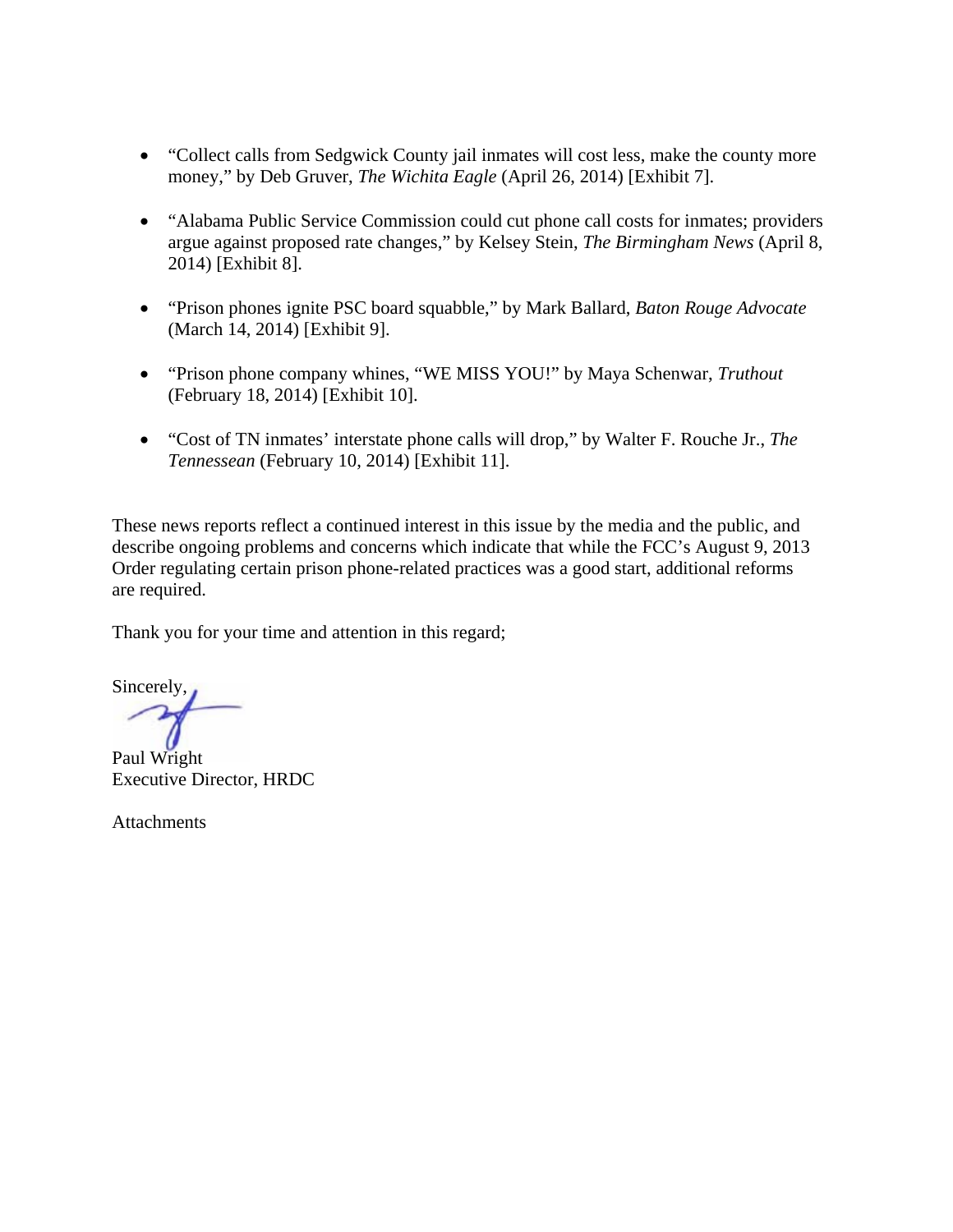# **EXHIBIT 1**

http://www.latimes.com/business/la-fi-lazarus-20140909-column.html

#### **Gouging L.A. County inmates with high phone fees**

David Lazarus

#### LOS ANGELES TIMES

Sept. 8, 2014

The Los Angeles County Sheriff's Department isn't breaking any laws with its lousy jail pay phone system.

But it isn't doing people any favors either.

It's not news that some of the country's highest pay phone rates can be found behind bars. Earlier this year, federal regulators capped rates for interstate calls from prisons and jails at 25 cents a minute after receiving numerous complaints that a 15-minute call could run as much as \$17.

L.A. County officials say they're determined to protect family members of inmates from onerous pay phone charges. But the county has an incentive to keep rates high — it gets the lion's share of the take.

Global Tel-Link, the Alabama company that provides L.A. County jails with about 5,000 pay phones, *guarantees* the Sheriff's Department at least \$15 million in annual payments.

Everyone's making a lot of money at the expense of inmates' families. They're in jail. They're paying their debt to society. That doesn't give us the right to fleece them. - L.A. County Supervisor Zev Yaroslavsky

And the department receives more than two-thirds of any pay phone revenue above \$15 million.

"Everyone's making a lot of money at the expense of inmates' families," said L.A. County Supervisor Zev Yaroslavsky, who has spearheaded efforts to reduce jail pay phone charges.

"They're in jail," he said. "They're paying their debt to society. That doesn't give us the right to fleece them."

Even so, I was contacted recently by West Hills resident Kim Iannone, whose 24-year-old son was arrested last month on suspicion of drunk driving. The charge was later reduced to reckless driving.

During the three days her son was in L.A. County jail, Iannone said, she received an automated call from Global Tel-Link instructing her to set up a prepaid account to enable her son to call her collect. The minimum amount required to create the account, she said, was \$25.

Iannone's son called once. They spoke for about six minutes. The call cost \$3.15. Iannone deemed that rate exorbitant, but there was more to come.

After her son was released, she wondered why her account balance of \$21.85 wasn't automatically refunded.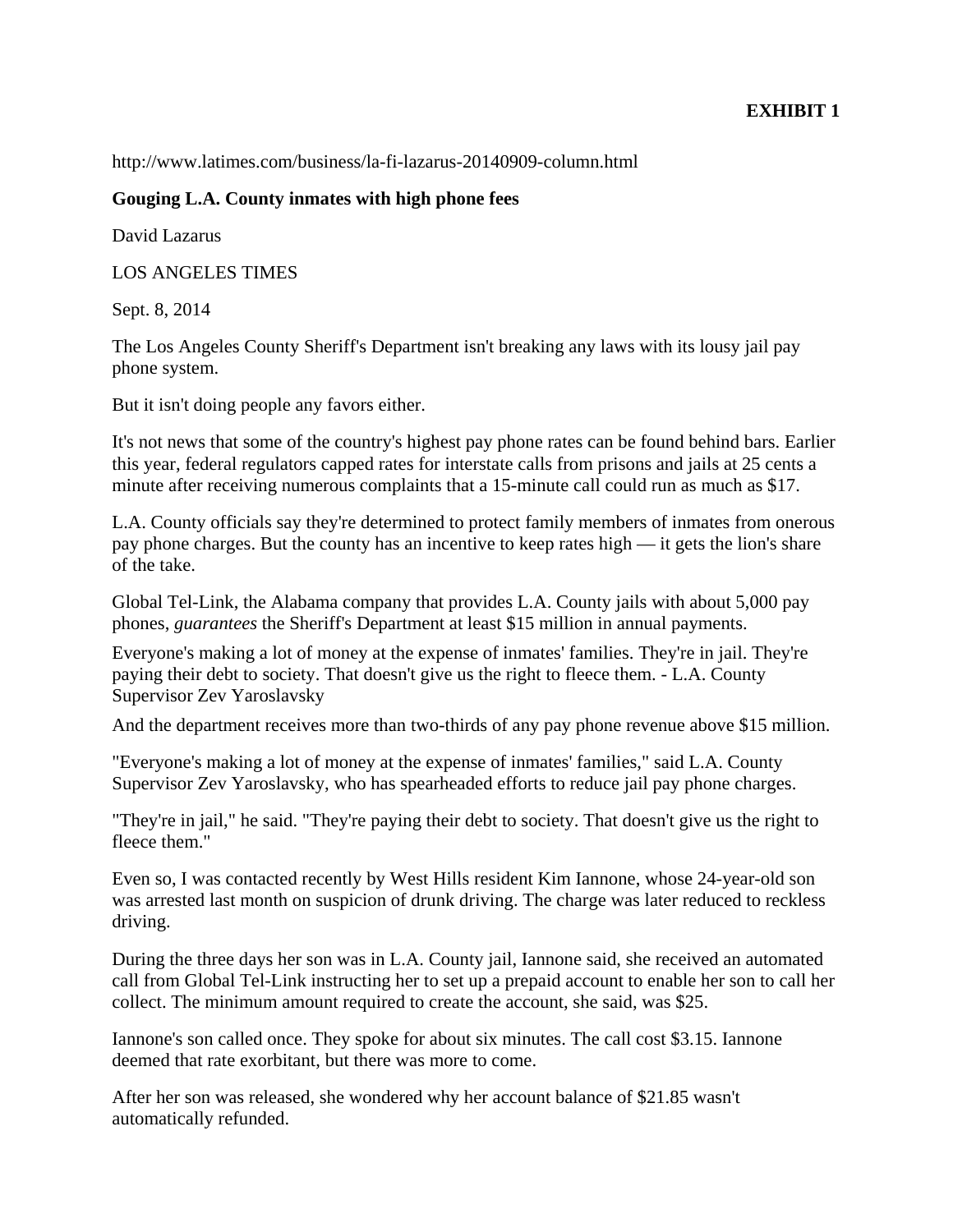Global Tel-Link requires that account holders ask for their money and then wait possibly weeks to be reimbursed. Funds that remain inactive for more than 180 days become the company's property.

Moreover, a Global Tel-Link service rep told me that Iannone would have to pay a refund fee of \$5, which would be deducted from her balance.

"The Los Angeles jail system steals from us," Iannone said.

Prison and jail inmates constitute the quintessential captive market. Private pay phone operators such as industry leader Global Tel-Link can charge prices well above the rates charged by phone companies for residential and business customers.

Karen Dalton, assistant director of the Sheriff Department's Custody Division, said officials have "the best interest of the consumer in mind."

"We didn't set out to gouge anyone," she said.

The current system in place at L.A. jails is actually an improvement over the steeper rates Global Tel-Link previously charged.

Under the company's former contract with L.A. County, Global Tel-Link charged \$3.54 for the first minute of a call and 10 cents for each additional minute. AT&T and Verizon charge about 4 cents a minute — or less — for residential local calls.

After Global Tel-Link received the contract for L.A. jail pay phones from Pacific Bell in 2008 without any competition, county officials decided they could probably cut a better deal in the future by seeking bids from others. The bidding process began in late 2009.

The winning bidder was an L.A. company called Public Communications Services, which said it would charge \$1.25 for the first minute of a jail pay phone call plus 15 cents for each additional minute.

It also pledged to pay a minimum of \$15 million a year to the Sheriff's Department plus 67.5% of any revenue surpassing that amount.

Global Tel-Link seems to have understood that its lucrative lock on jail pay phone services was in danger. Three months after the bidding closed in August 2010, Global Tel-Link purchased Public Communications Services for an undisclosed sum.

A new contract with Global Tel-Link, featuring the lower rates offered by Public Communications Services, was approved by county supervisors in September 2011.

I reached out to Global Tel-Link to discuss its pay phone rates at L.A. jails. Steve Montanaro, the company's vice president of sales and marketing, instructed me to put all my questions in an email.

I subsequently received a reply from Global Tel-Link's complaint department saying that, for privacy reasons, it couldn't discuss Iannone's case. It ignored all my other questions about fees, refunds and the acquisition of Public Communications Services.

I received no response to a followup email.

Dalton said all proceeds from the pay phone contract go the Sheriff Department's Inmate Welfare Fund, which provides education programs for detainees and money for upkeep of jail facilities.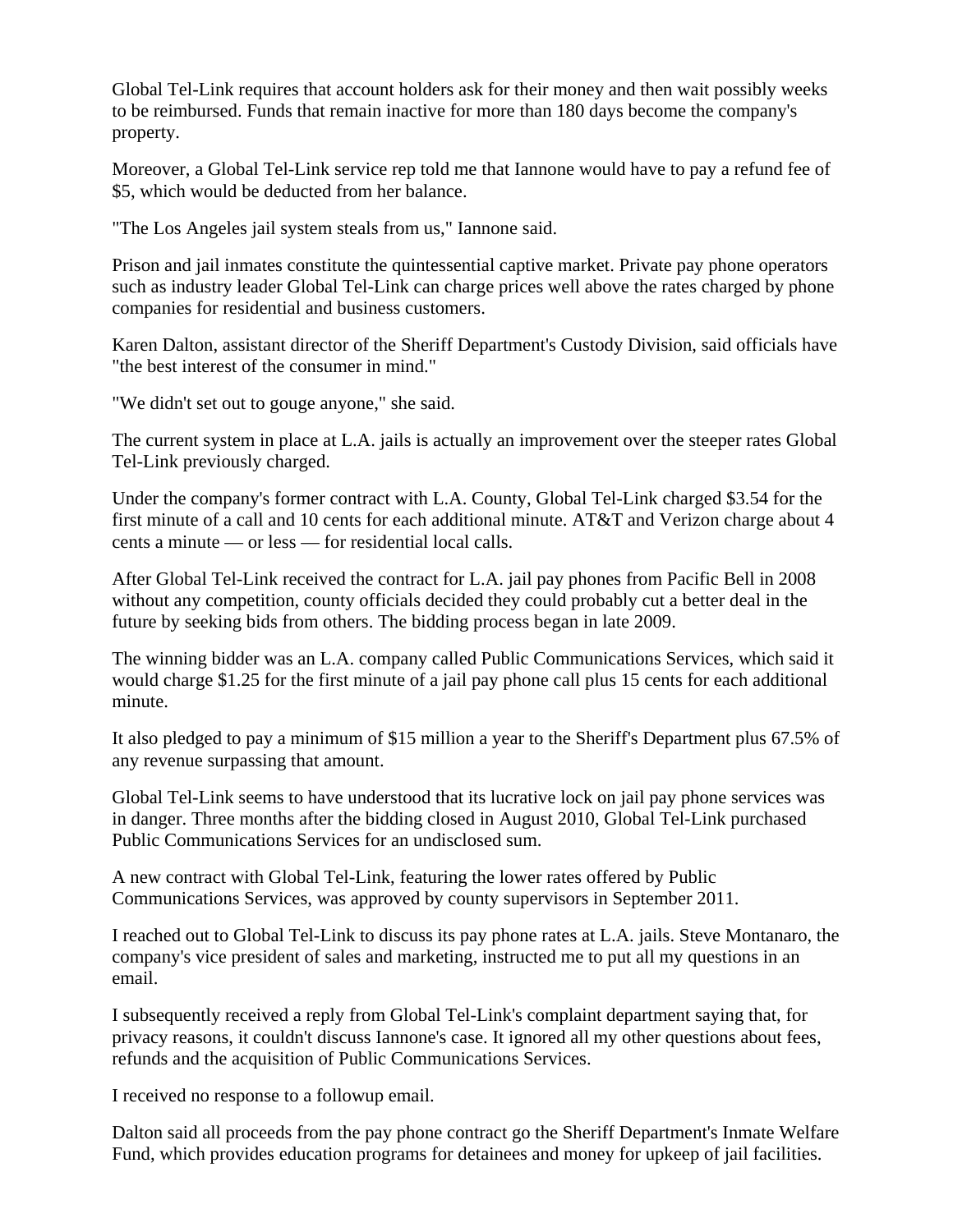"If we didn't have those dollars, we wouldn't be able to provide life skills and other resources," she said.

From a budgetary perspective, the pay phone charges thus play a positive role for detainees. Without the influx of funds, Dalton said, the county would need to find another way to pay for inmate welfare — or go without such programs.

However, this raises the possibility of a conflict of interest. In its efforts to maintain revenue from jail pay phones, the county may not be as aggressive as possible in reducing costs for inmate families.

Dalton acknowledged that some could see the situation that way. "It's a conversation that comes up a lot," she said.

Seems to me that L.A. County isn't flexing enough of its bureaucratic muscle. We have the largest jail system in the nation. The pay phone concession for roughly 19,000 detainees has to be a desirable gig for any company in this line of work.

I'm not saying we need to go easier on inmates. But we could certainly do a better job of protecting their families from rip-offs. That \$1.25 first-minute fee and \$5 refund charge seem like particularly ripe targets.

Global Tel-Link's current contract is up in 2020. That gives officials plenty of time to cook up a tougher negotiating strategy.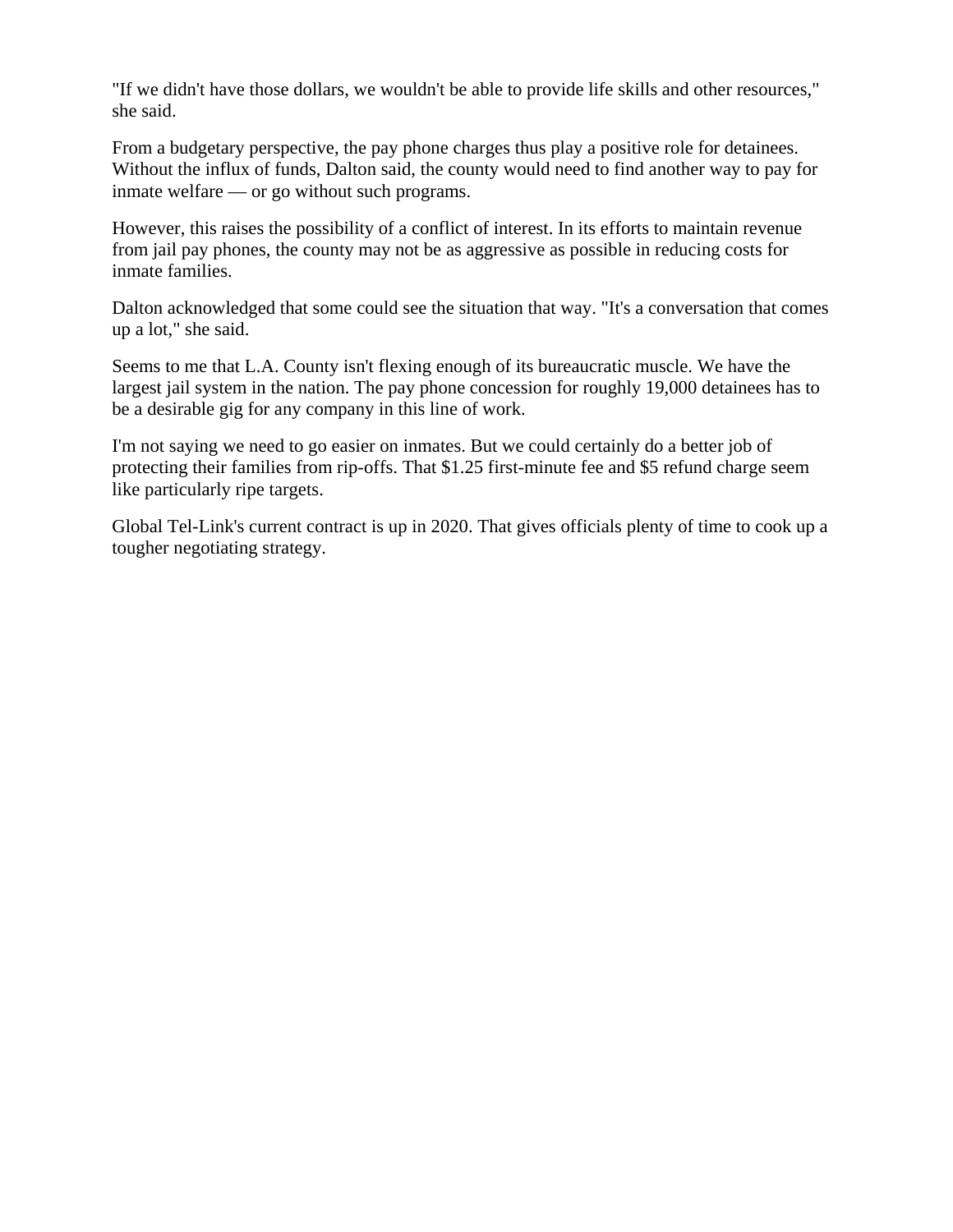[http://www.desmoinesregister.com/story/opinion/columnists/2014/08/20/iowa-profit-prisoners](http://www.desmoinesregister.com/story/opinion/columnists/2014/08/20/iowa-profit-prisoners-calls/14323215/)[calls/14323215/](http://www.desmoinesregister.com/story/opinion/columnists/2014/08/20/iowa-profit-prisoners-calls/14323215/)

#### **Iowa shouldn't profit from prisoners' calls**

By David Ganim 11:14 p.m. CDT August 19, 2014

The Iowa Department of Corrections will renew or rebid its prison phone services contract in October. We encourage the department to enter into a contract that does not include commission payments and is based on the lowest cost to the call recipients — typically prisoners' family members — as eight other states have already done.

I realize that the Department of Corrections receives about \$650,972 in annual prison phone commission revenue, which is mainly generated from prisoners' families who accept collect calls, pay for calls from their prepaid accounts or send money to their incarcerated family members for their debit phone accounts.

While the revenue from commissions likely funds many worthwhile programs, there is no legitimate reason why such programs should be funded largely by prisoners' families and friends through inflated phone rates.

When rebidding its prison phone contract, the department has the opportunity to become the next state to forgo commissions and institute lower phone rates. States that have banned such commissions include California, New York, Michigan, New Mexico, South Carolina, Nebraska, Missouri and Rhode Island.

Lower phone rates facilitate greater communication between prisoners and their families, which, research has shown, has a rehabilitative effect and results in decreased recidivism. In the words of the nation's largest prison phone company, Global Tel-Link: "Studies and reports continue to support that recidivism can be significantly reduced by regular connection and communications between inmates, families and friends — 13 percent reduction in felony reconviction and a 25 percent reduction in technical violations."

Further, practices that "facilitate and strengthen family connections during incarceration" can "reduce the strain of parental separation, reduce recidivism rates, and increase the likelihood of successful re-entry" of prisoners, according to a 2005 report by the Re-Entry Policy Council.

A 2004 study by the Urban Institute found "It is evident that family support, when it exists, is a strong asset that can be brought to the table in the re-entry planning process." As many prisoners are housed far from their families, phone calls provide such support.

Indeed, for many prisoners, phone calls to their family and children are the primary means of maintaining family ties and parental relationships. According to the Department of Justice, an estimated 2.7 million U.S. children have an incarcerated parent.

This is recognized by the Federal Bureau of Prisons: "Telephone privileges are a supplemental means of maintaining community and family ties that will contribute to an inmate's personal development ... a valuable tool in the overall correctional process."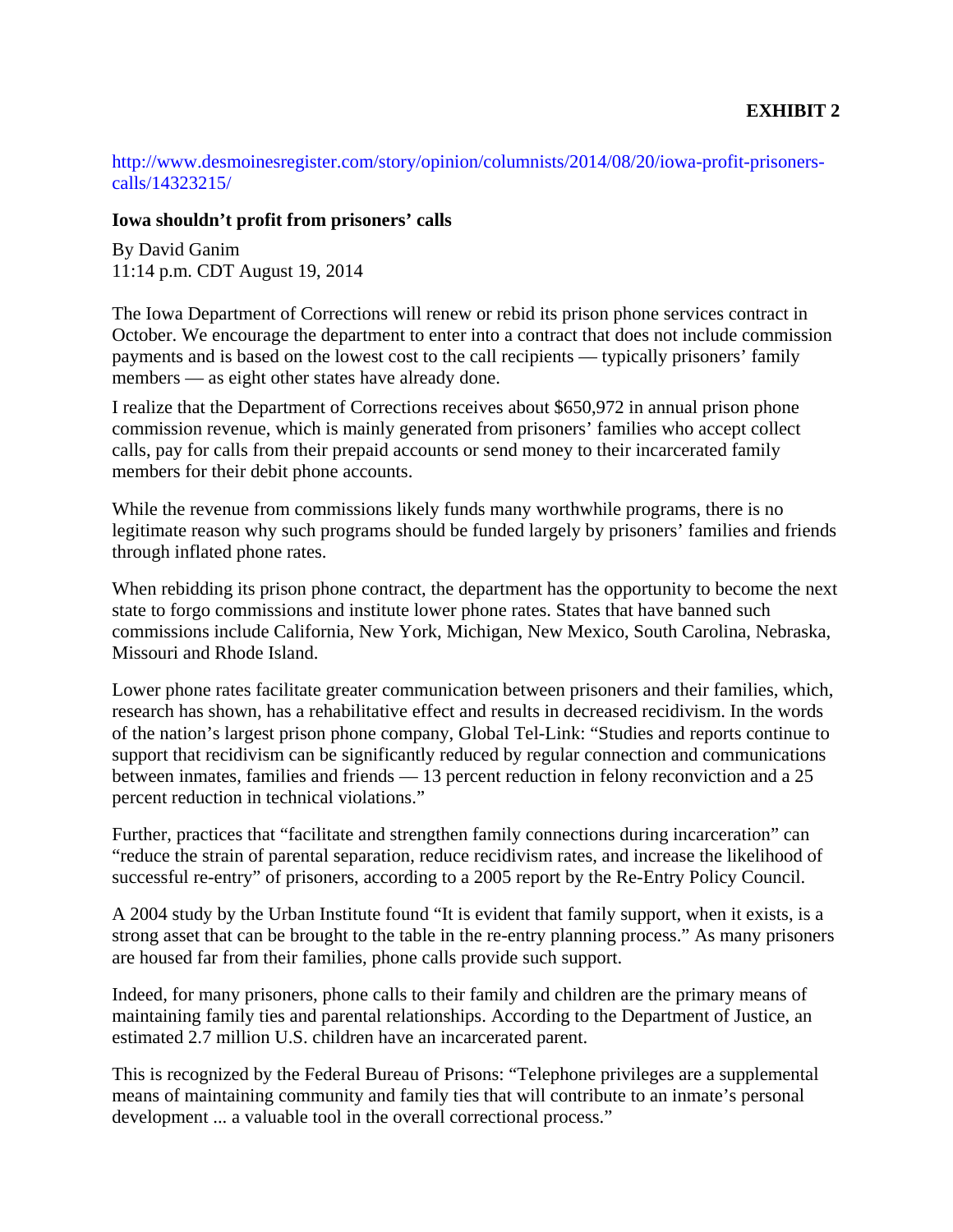When the Iowa Department of Corrections renews or rebids its prison phone services contract, it should give serious consideration to forgoing commission revenue in whole or part and should place the greatest emphasis for the contract on the lowest overall cost of prison phone calls.

# THE AUTHOR:

DAVID GANIM is the national prison phone justice director for the Human Rights Defense Center in Lake Worth, Fla. Contact: dganim@prisonlegalnews.org.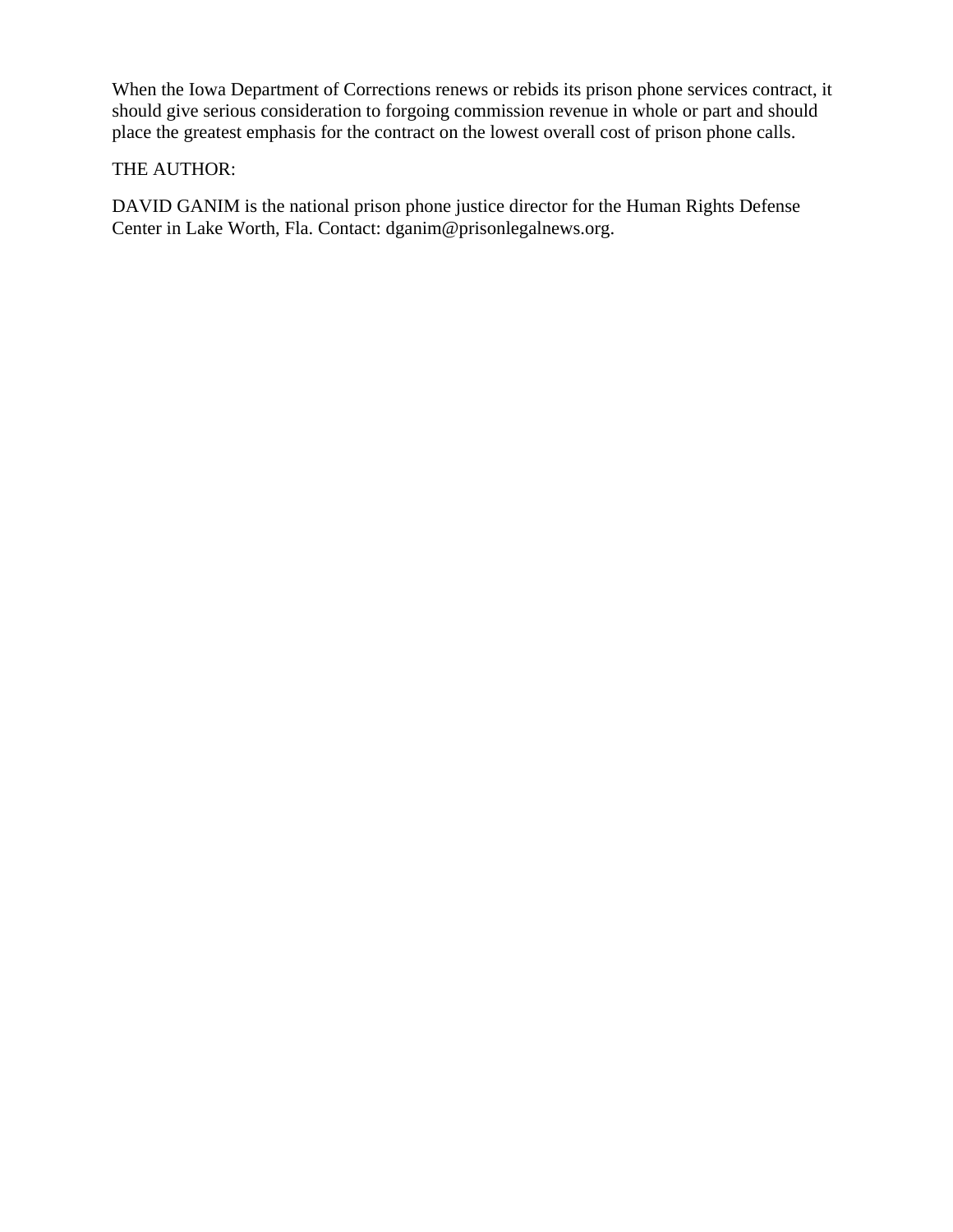[http://www.nytimes.com/2014/06/27/business/in-prisons-sky-high-phone-rates-and-money](http://www.nytimes.com/2014/06/27/business/in-prisons-sky-high-phone-rates-and-money-transfer-fees.html?_r=0)transfer-fees.html? $r=0$ 

#### **In Prisons, Sky-High Phone Rates and Money Transfer Fees**

By STEPHANIE CLIFFORD and JESSICA SILVER-GREENBERG

New York Times

June 26, 2014

Inside the razor wire on Eagle Crest Way, in rural Clallam Bay, Wash., telephone calls start at \$3.15. Emails out, beyond the security fence, run 33 cents. Money transfers in, to what pass for bank accounts, cost \$4.95.

Within that perimeter lies the Clallam Bay Corrections Center, a state prison — and an attractive business opportunity. One private company, [JPay, has](http://www.jpay.com/) a grip on Internet and financial services. Another, [Global Tel-Link,](http://www.gtl.net/) controls the phones.

These companies are part of a new breed of businesses flourishing inside American jails and prisons. Many of these players are being bankrolled by one of the most powerful forces in American finance: [private equity](http://topics.nytimes.com/top/reference/timestopics/subjects/p/private_equity/index.html?inline=nyt-classifier). Private investment firms have invested many billions of dollars in the prison industry, betting — correctly — that it is a growth business.

Wall Street previously championed companies like Corrections Corporation of America, the nation's largest private corrections company. But unlike companies that have thrived by running prisons, the likes of Global Tel-Link and JPay are becoming de facto banks, phone companies and Internet service providers for inmates and their families across the nation.

It is a lucrative proposition, in part because these companies often operate beyond the reach of regulations that protect ordinary consumers. Inmates say they are being gouged by high costs and hidden fees. Friends and families say they have little choice but to shoulder the financial burden.

But private enterprises are not the only ones profiting. Eager to reduce costs and bolster dwindling budgets, states, counties and cities are seeking a substantial cut in return for letting the businesses into prisons, a review of dozens of contracts by The New York Times found. In Baldwin County, Ala., for instance, the sheriff's department collects 84 percent of the gross revenue from calls at the county jail. A Texas company has guaranteed the county at least \$55 a month per inmate, according to a copy of the contract.

Similar stories are playing out in places like the Emanuel Women's Facility in Swainsboro, Ga.; MacDougall Correctional Institution in Ridgefield, S.C.; and the New Jersey State Prison in Trenton, The Times found. Some corrections departments use the commissions to provide services, said Steve Gehrke, a spokesman for the Washington State Department of Corrections. In Washington State, all commissions go toward compensating victims and improving services like libraries.

But even some industry executives see problems with the current setup, saying the commission system encourages providers to charge inmates more, not less, for services. Companies often win contracts based on how much they will offer states via commissions, rather than the rates they charge inmates.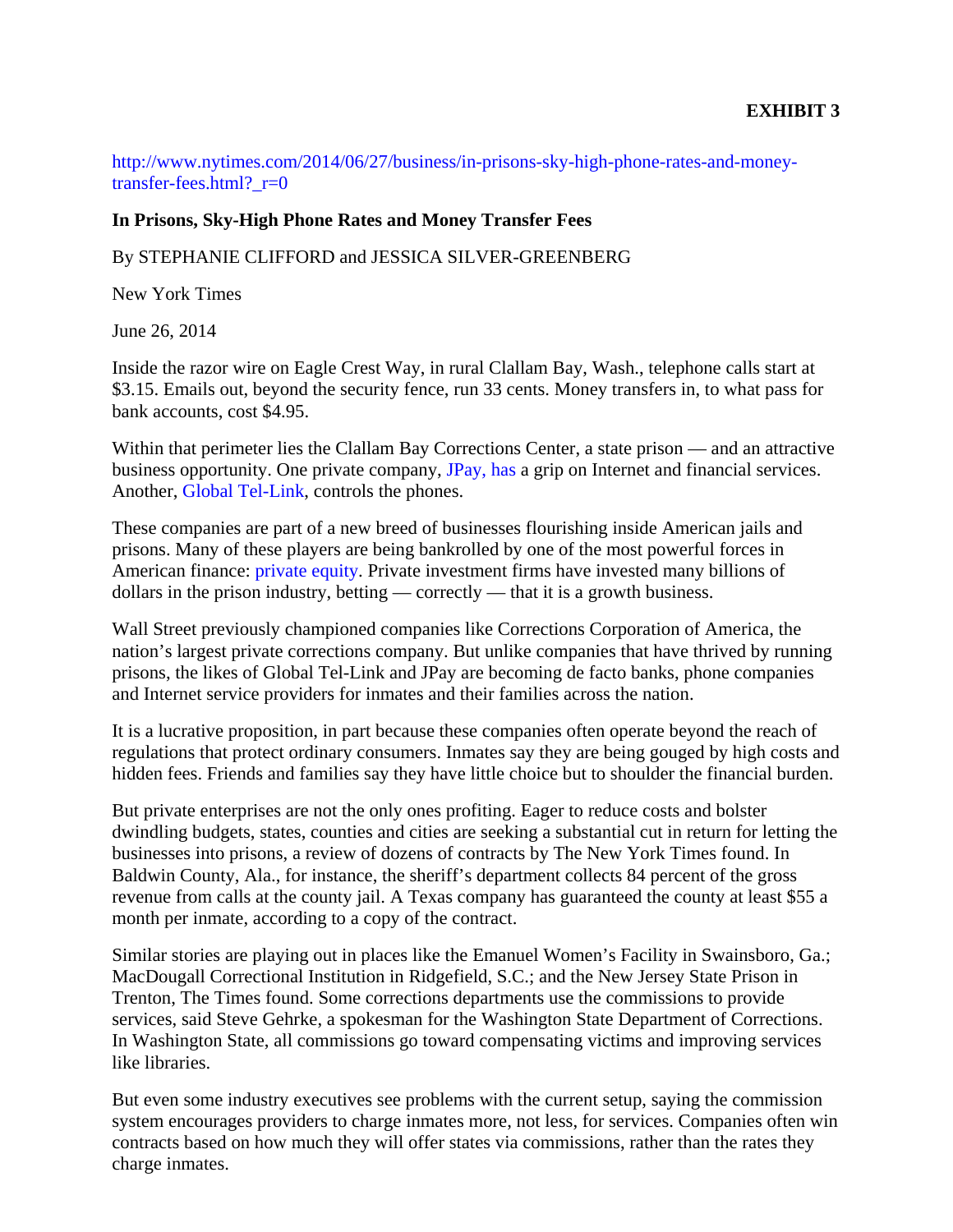Global Tel-Link, of Reston, Va., has contracts with 2,200 correctional operations serving at least 1.1 million inmates. It argued in recent comments to the Federal Communications Commission that the more states and cities demand in commissions, the more it will charge inmates. "There is no free lunch," the company said.

"It is clear that it drives up the prices for these services and the commission system should be modified," said Ryan Shapiro, the chief executive of JPay, which is based in Miami. Doing that, he added, can be difficult because many state budgets are strained.

Not that JPay is shying away from the business. It has deals in 33 states to provide money transfers, and contracts in 17 states to provide email, along with other services in states across the country. Now, it is offering a \$50 tablet that allows inmates to download MP3s and get limited access to email, educational videos and books. The response from corrections departments has been overwhelming, Mr. Shapiro said.

The response from inmates and their families has been less enthusiastic.

Ely Peterson often wires a small amount of money each month to the commissary account of his fiancée, who is serving a 15-year-sentence at the Tennessee Prison for Women in Nashville for acting as an accomplice to murder. But transferring \$25 costs Mr. Peterson \$6.90. Mr. Peterson, who is 72 and a retired Marine, said that some months he can barely afford to send \$15 to his fiancée, who uses her commissary account to buy food.

Walter Chruby, who has served 19 years of a life sentence for murder, calls such rates "unjust" and unreasonable." Mr. Chruby, 51, who is at State Correctional Institution-Laurel Highlands, in Somerset, Pa., argued in a lawsuit filed in federal court in Alexandria, Va., in April against Global Tel-Link that prisoners had no choice but to pay the high rates.

Mr. Chruby's sentiment was echoed in dozens of lawsuits filed by inmates against Securus, Global Tel-Link and other providers. While the F.C.C. capped interstate telephone rates at 25 cents a minute earlier this year, after agitation from [prisoners' rights](https://www.prisonphonejustice.org/) advocates, local phone rates can still be steep and other fees vary widely from state to state. For instance, using a phone to transfer \$10 into an inmate's account via JPay to the Southeast Correctional Center in Charleston, Mo., costs \$3.95, while a similar transfer to the Illinois Youth Center in Chicago runs \$5.95.

Placing a 15-minute in-state call from a Union County, N.J., jail costs \$8.50, according to the New Jersey [Institute for Social Justice,](http://www.njisj.org/) which recently filed a petition asking for lower in-state rates. In New York State, which does not accept commissions from providers, a 15-minute phone call costs just 72 cents.

Donna Starkey, of Nashville, Tenn., said that even dropped calls eat up money when she calls her son, who is serving a three-year sentence at Lois M. DeBerry Special Needs Facility.

Securus, Global Tel-Link, another company, [CenturyLink,](http://topics.nytimes.com/top/news/business/companies/centurytel_inc/index.html?inline=nyt-org) as well as corrections departments in Arizona, Mississippi and South Dakota, have challenged the F.C.C.'s rules in court. The companies say they need to charge high rates for security concerns — inmates' access to financial services, telephones and the Internet is limited and, in most cases, monitored by providers. Even after prisoners are released, high fees can be difficult to escape. Rather than giving released inmates checks for the money they had when they were incarcerated, as well as any prison earnings, many prisons are putting the money on prepaid debit cards, which often come with high fees.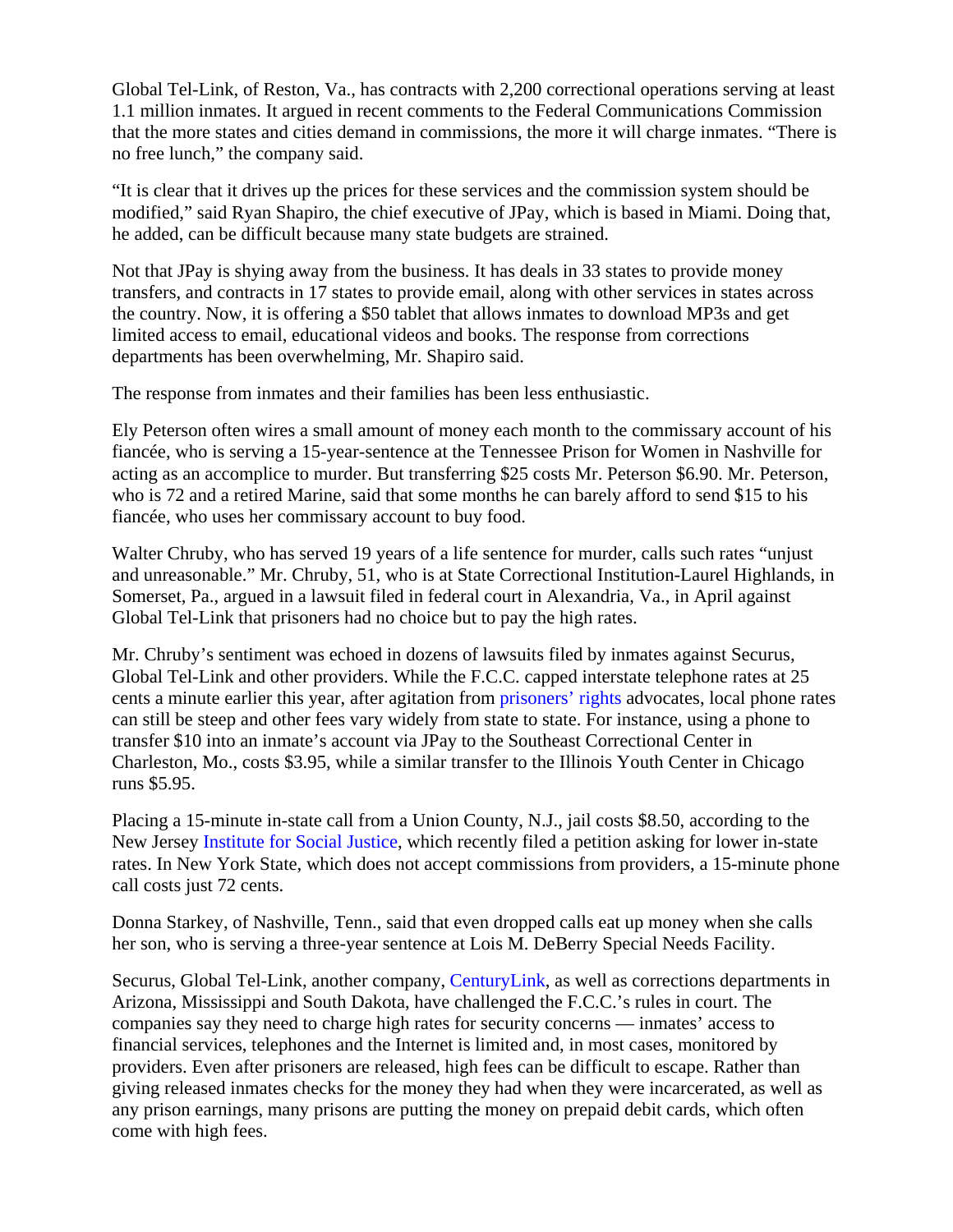On its EZ Exit prepaid card, for instance, EZ Card & Kiosk of Irvine, Calif., charges \$15 to replace a lost card, \$4.95 a month to maintain it, \$4 to receive a paper statement and \$2.99 to withdraw money from an A.T.M.

Ronald Hodge, the company's chief executive, said that EZ Card tries to keep fees low but must balance that with administrative costs. "We, along with our jail customers, are very concerned about the cost and impact of the card," he said.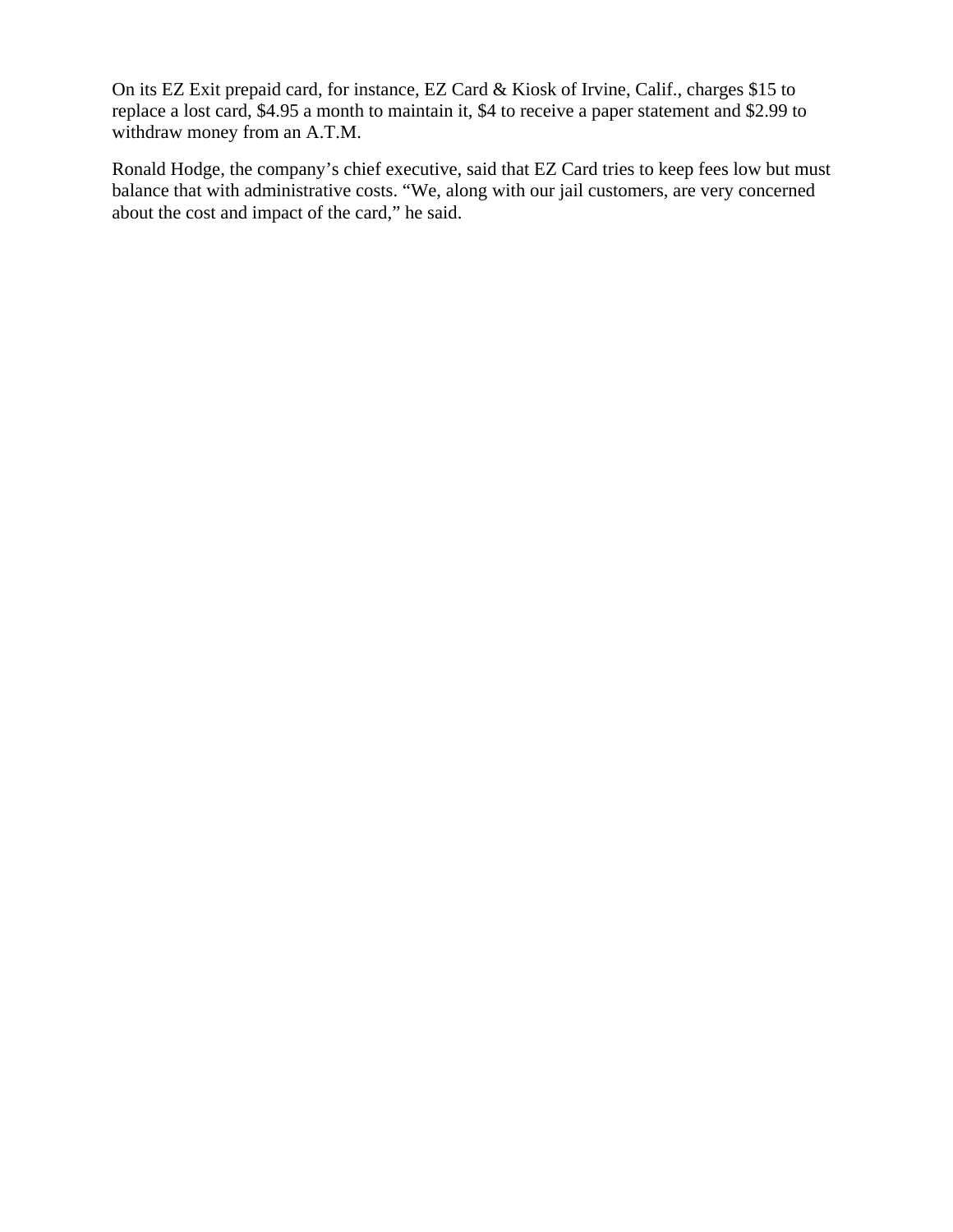[http://www.sfexaminer.com/sanfrancisco/sheriff-mirkarimi-alleviates-price-gouging-jail](http://www.sfexaminer.com/sanfrancisco/sheriff-mirkarimi-alleviates-price-gouging-jail-inmates-for-phone-calls/Content?oid=2821879)[inmates-for-phone-calls/Content?oid=2821879](http://www.sfexaminer.com/sanfrancisco/sheriff-mirkarimi-alleviates-price-gouging-jail-inmates-for-phone-calls/Content?oid=2821879)

#### **Sheriff Mirkarimi alleviates price gouging jail inmates for phone calls**

June 13, 2014

By [Joshua Sabatini](http://www.sfexaminer.com/sanfrancisco/ArticleArchives?author=2124740) 

After facing criticism last year over the high cost of making a phone call from County Jail, Sheriff Ross Mirkarimi presented new rates Thursday.

Mirkarimi had inherited a telephone service contract when he came into office in 2012 that was reflective of the high calling costs in jails throughout the country.

Members of the Board of Supervisors were critical of these costs in a contract extension vote last year, during which time Mirkarimi promised to lower rates.

On Thursday, he presented to the board's Government Audit and Oversight Committee those rates under an amended contract with service provider Global Tel\*Link.

"We want people to preserve ties with the family and loved ones when they are incarcerated," Mirkarimi said. It is estimated that the cheaper phone calls will result in inmates making 20 percent more calls.

Rates vary based on local, state or national calls and call types, such as pre-paid or collect. One of the largest cost reductions is for a 15-minute collect and pre-paid long-distance call within the state, which today costs \$13.35. Under the proposed new rates, it would drop to \$4.05. Local collect calls currently come with a \$2.80 surcharge and a per-minute rate of \$0.11. That would become \$1.25 and \$0.10, respectively.

Supervisor London Breed said inmates should not have to pay for local calls. The sheriff said he's working on that.

"We need to reform and rein in this industry," Mirkarimi said.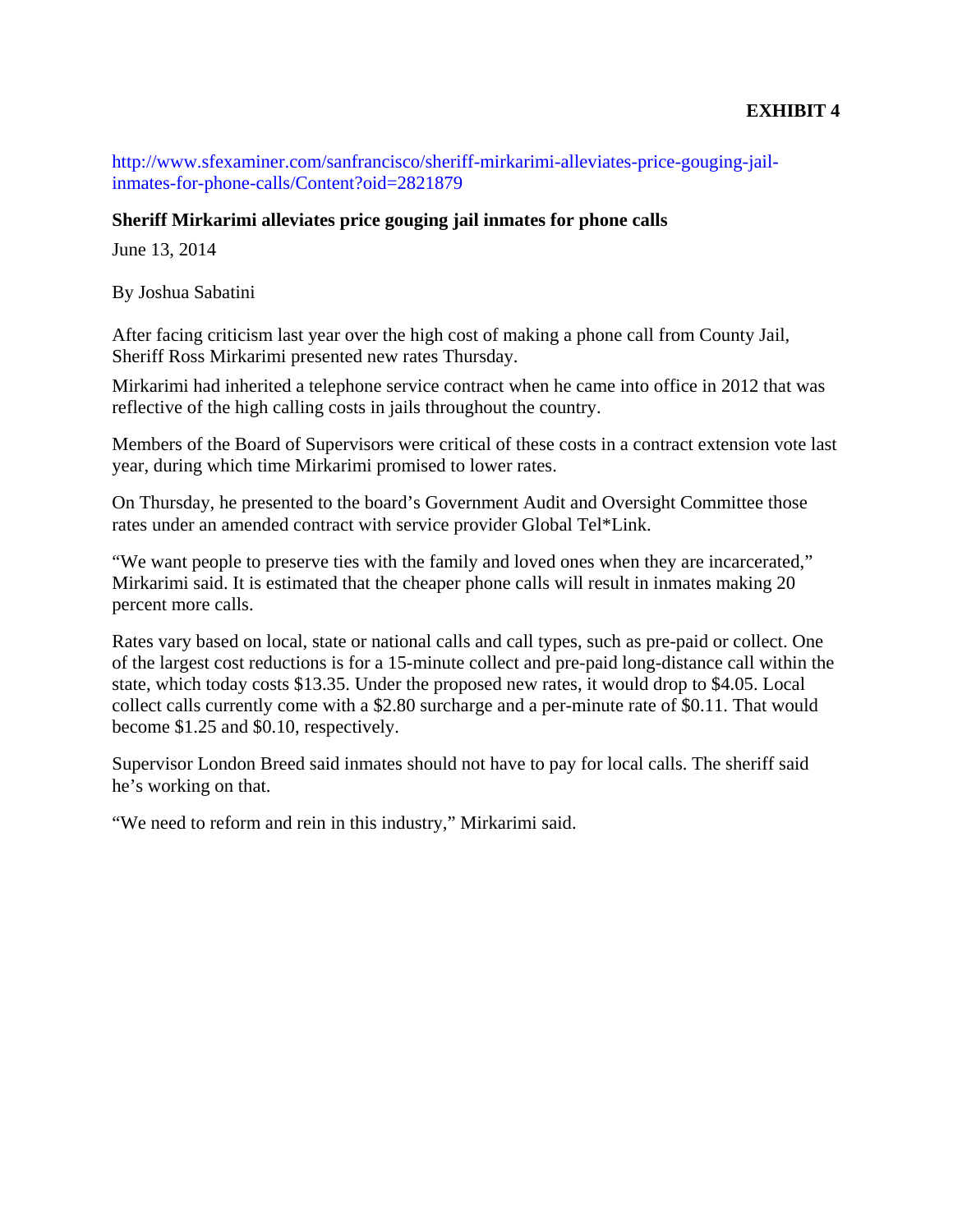# **EXHIBIT 5**

#### <http://www.wvgazette.com/article/20140514/ARTICLE/140519749>

#### **W.Va. should stop collecting on prisoners' phone calls**

By David Ganim

#### Wednesday, May 14, 2014

The West Virginia Division of Corrections is to renew or rebid its prison phone services contract on June 30. We encourage the DOC to enter into a contract that does not include commission payments and is based on the lowest cost to the call recipients — typically prisoners' family members — as eight other states have already done.

I realize that the DOC receives about \$931,600 in annual prison phone commission revenue, which is mainly generated from prisoners' families who accept collect calls, pay for calls from their prepaid accounts or send money to their incarcerated family members to place on their debit phone accounts. While the revenue from commissions likely funds many worthwhile programs, there is no legitimate reason why such programs should be funded largely by prisoners' families and friends through inflated phone rates.

When rebidding its prison phone contract, the DOC has the opportunity to become the next state to forgo commissions and thereby institute lower prison phone rates. States that have already banned such commissions include California, New York, Michigan, New Mexico, South Carolina, Nebraska, Missouri and Rhode Island.

Lower phone rates facilitate greater communication between prisoners and their families, which, research has shown, has a rehabilitative effect and results in decreased recidivism. In the words of the nation's largest prison phone company, Global Tel-Link: "Studies and reports continue to support that recidivism can be significantly reduced by regular connection and communications between inmates, families and friends — 13 percent reduction in felony reconviction and a 25 percent reduction in technical violations."

Further, practices that "facilitate and strengthen family connections during incarceration" can "reduce the strain of parental separation, reduce recidivism rates, and increase the likelihood of successful re-entry" of prisoners, according to a 2005 report by the Re-Entry Policy Council. And a 2004 study by the Urban Institute found "It is evident that family support, when it exists, is a strong asset that can be brought to the table in the re-entry planning process." As many prisoners are housed far from their families, phone calls provide such support.

Indeed, for many prisoners, phone calls to their family and children are the primary means of maintaining family ties and parental relationships — and according to the Department of Justice, an estimated 2.7 million U.S. children have an incarcerated parent.

This is recognized by the federal Bureau of Prisons, which states: "Telephone privileges are a supplemental means of maintaining community and family ties that will contribute to an inmate's personal development ... a valuable tool in the overall correctional process."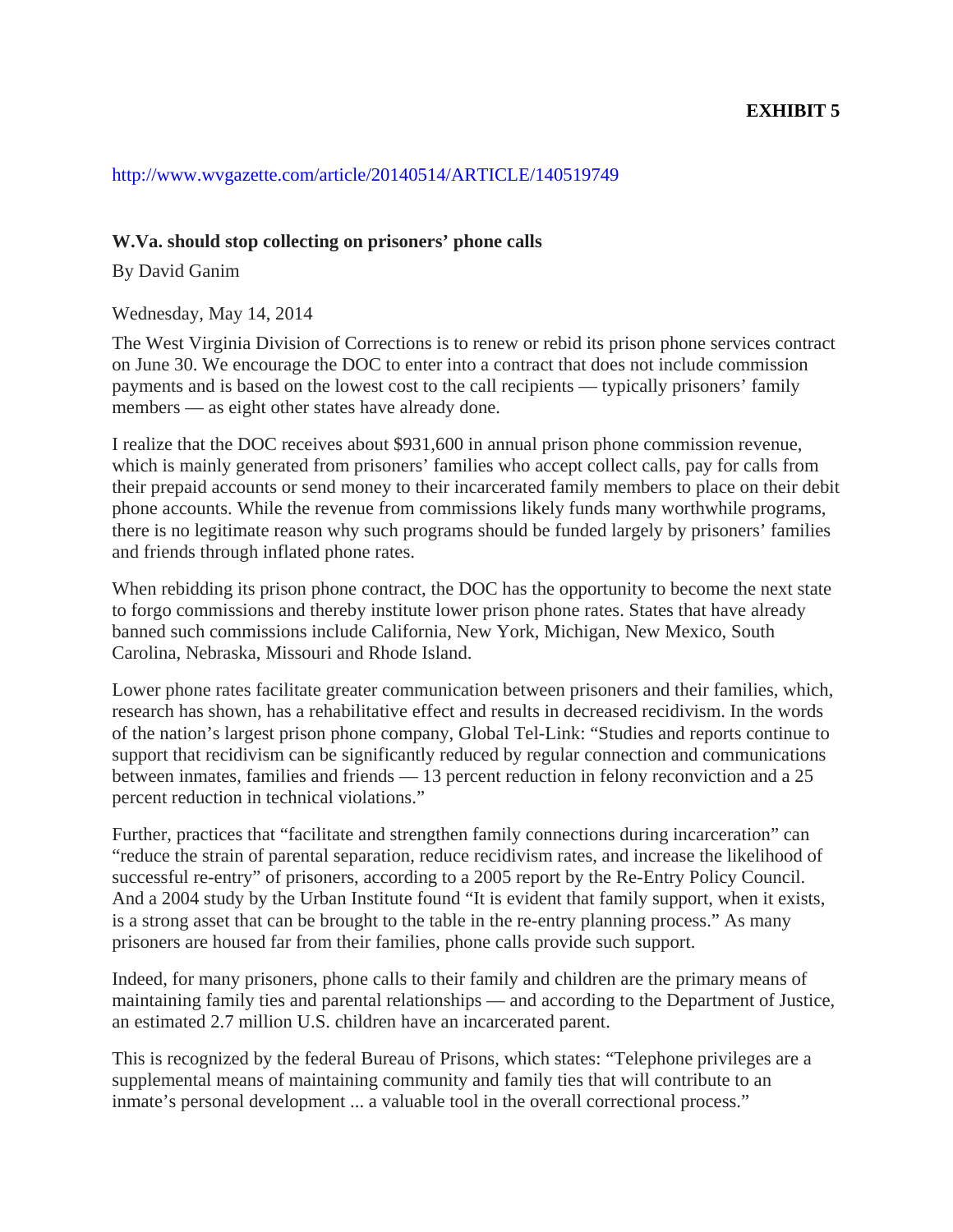When the West Virginia DOC renews or rebids its prison phone services contract, it should give serious consideration to forgoing commission revenue in whole or part, and placing the greatest emphasis for the contract on the lowest overall cost of prison phone calls.

David Ganim, a former West Virginian and Marshall University graduate, is an official of the Human Rights Defense Center, based in Florida.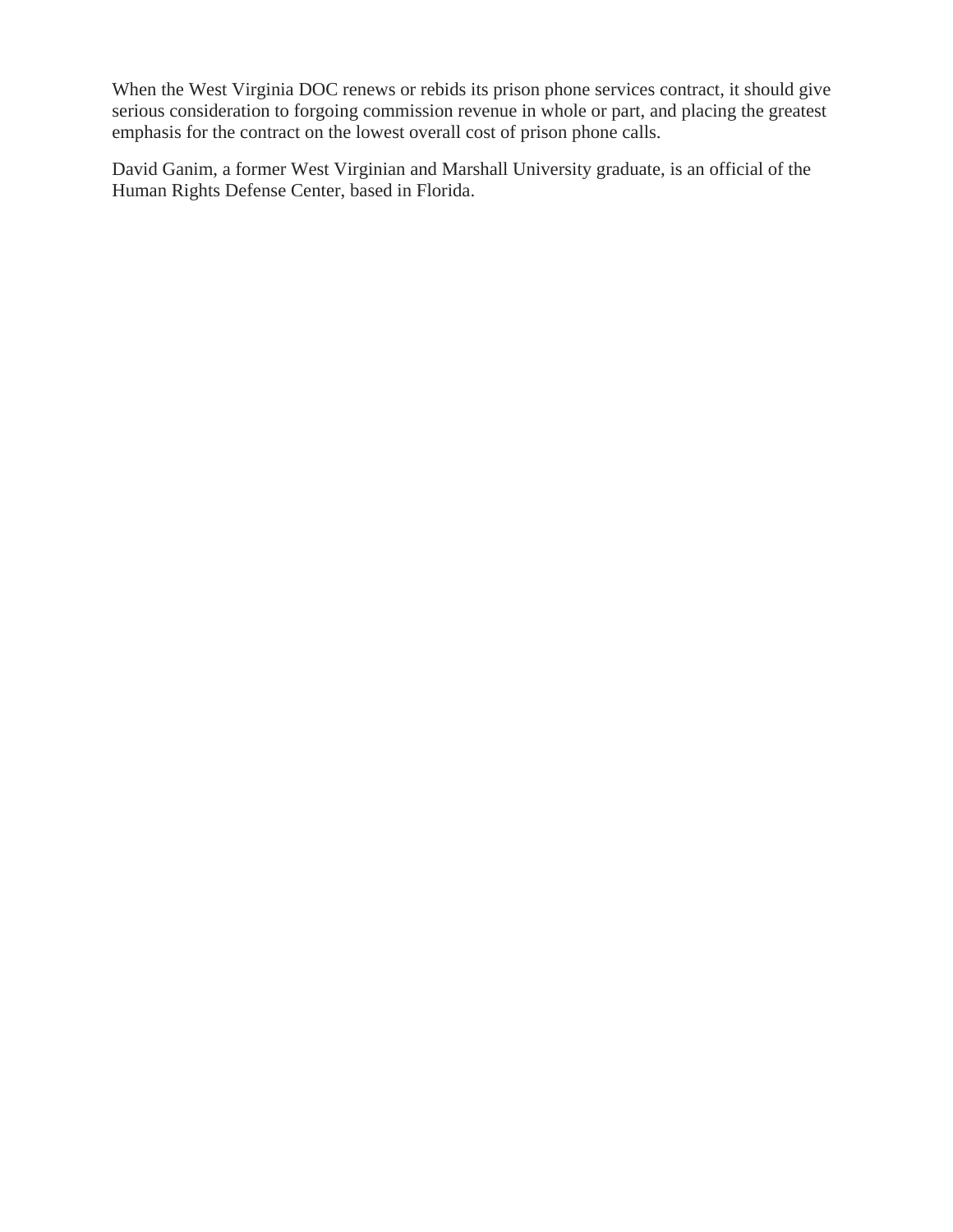[http://www.nj.com/business/index.ssf/2014/04/coalition\\_calls\\_on\\_nj\\_regulators\\_to\\_lower\\_cost\\_](http://www.nj.com/business/index.ssf/2014/04/coalition_calls_on_nj_regulators_to_lower_cost_of_phone_calls_inmates_are_charged.html) [of\\_phone\\_calls\\_inmates\\_are\\_charged.html](http://www.nj.com/business/index.ssf/2014/04/coalition_calls_on_nj_regulators_to_lower_cost_of_phone_calls_inmates_are_charged.html)

#### **Coalition says NJ inmates pay 'exorbitant' phone rates for local calls**

By [Alexi Friedman | The Star-Ledger](http://connect.nj.com/user/afriedma/posts.html) 

on April 30, 2014 at 5:22 PM, updated May 01, 2014 at 3:18 PM

A coalition of social justice groups is asking New Jersey regulators to lower the rates on thousands of inmates who make in-state collect calls, saying the current high prices impose an undue strain on incarcerated people and their families.

The petition filed today requests the state Board of Public Utilities to require inmate callingservice providers to cap local calls at 5 cents a minute, similar to what New York state charges.

While New Jersey now charges state prison inmates 17 cents a minute to place a prepaid debit or credit card call — local or long distance — some prisoners making in-state calls from county jails can pay up to 56 cents a minute, the petition contends.

As it now stands, a county can enter into a state-negotiated contract with a calling service or negotiate a deal independently with a limited number of vendors. As part of the contract, the county receives a commission on each call an inmate makes.

Essex County, which operates under a state contract with Global Tel Link, charges its inmates 5 cents to 25 cents a minute for calls within the state, depending on the distance.

According to the petition, commission rates vary from county to county. Atlantic, Cape May, Hunterdon, Union and Bergen — which has an independent contract with Global Tel Link collect commissions from 56 to 70 percent, the petition noted. Essex County receives a 54 percent commission on those calls, it said.

"These commissions create perverse incentives by encouraging the governments contracting with phone companies to choose high rates," according to the 23-page petition, brought by the New Jersey Institute for Social Justice, other interest groups and a handful of former inmates and inmate relatives.

Last year, the Federal Communications Commission imposed a cap on the amount it costs a prisoner to make an out-of-state call, but did not address calls made within the state. So while the New Jersey Department of Corrections has since lowered its per-minute phone rate from 33 cents to 17 cents, some inmates at county jails can pay three times as much, the petition said.

The limited number of phone service providers allowed to operate in correctional facilities "depresses competition and elevates pricing, and is completely antithetical to the solid business values we hold in the state," said Cornell William Brooks, who heads the New Jersey Institute for Social Justice. "The fact that you are calling someone who is in a prison or detention center does not make you any less of a taxpayer or any less of a consumer."

The state Legislature deregulated some telecommunications services in New Jersey, although the BPU still retains authority over the "alternate operator services." Two companies that dominate that market, Global Tel Link and Securus Technologies, are contracted to provide phone service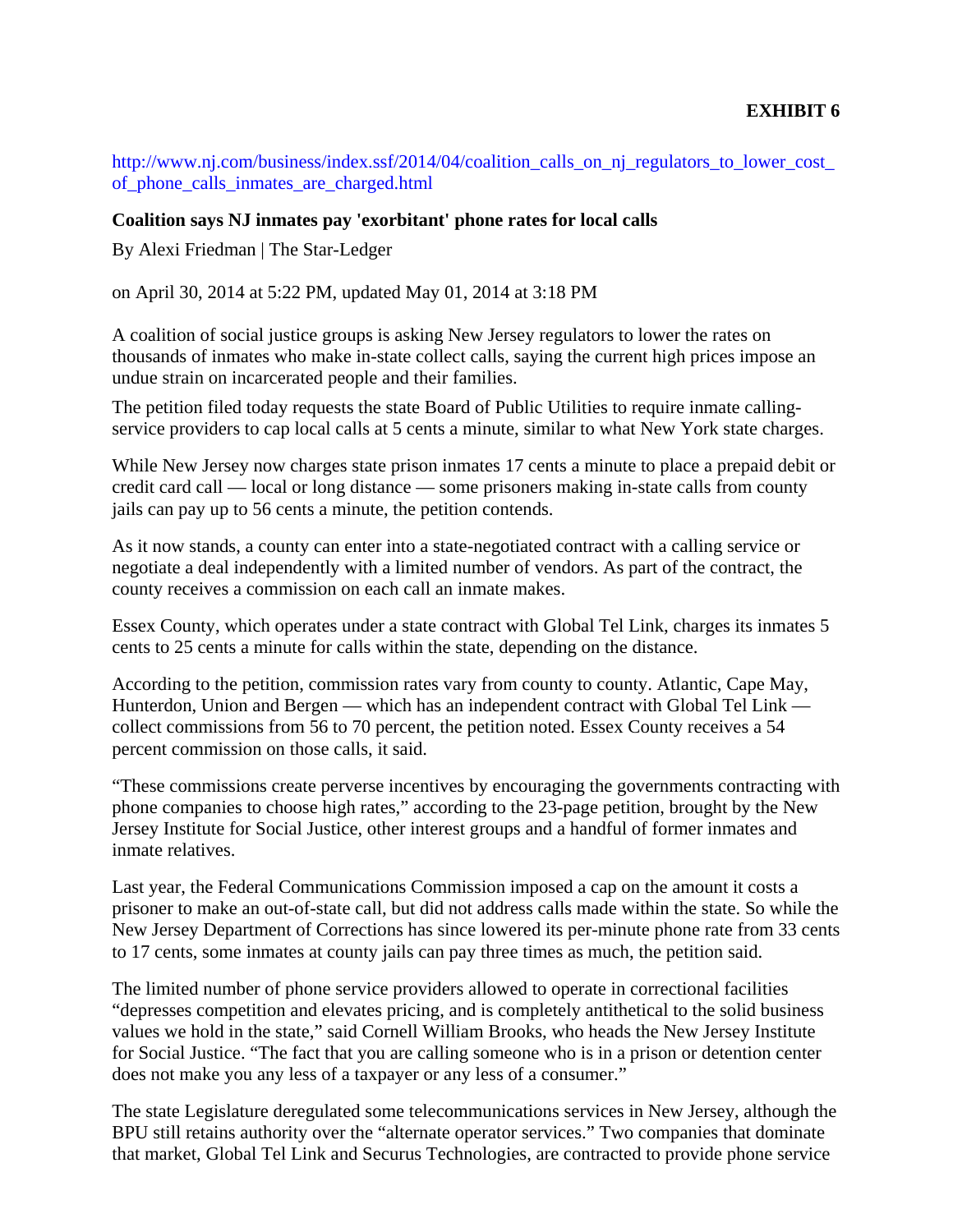to New Jersey's prisons and county correctional facilities, which house more than 30,000 inmates combined.

Representatives for Securus and Global Tel Link did not return calls for comment on the petition, but both companies oppose the FCC's move to lower phone rates.

BPU spokesman Greg Reinert said the agency received the petition but would not comment on the matter.

Providing inexpensive phone access for convicted state inmates and those housed in county jails with pending cases is important for the individual and for society, Brooks said.

"It allows parents to stay in touch with children," he said. "And research shows that people behind bars who are in touch with their family are less likely to return to prison or jail."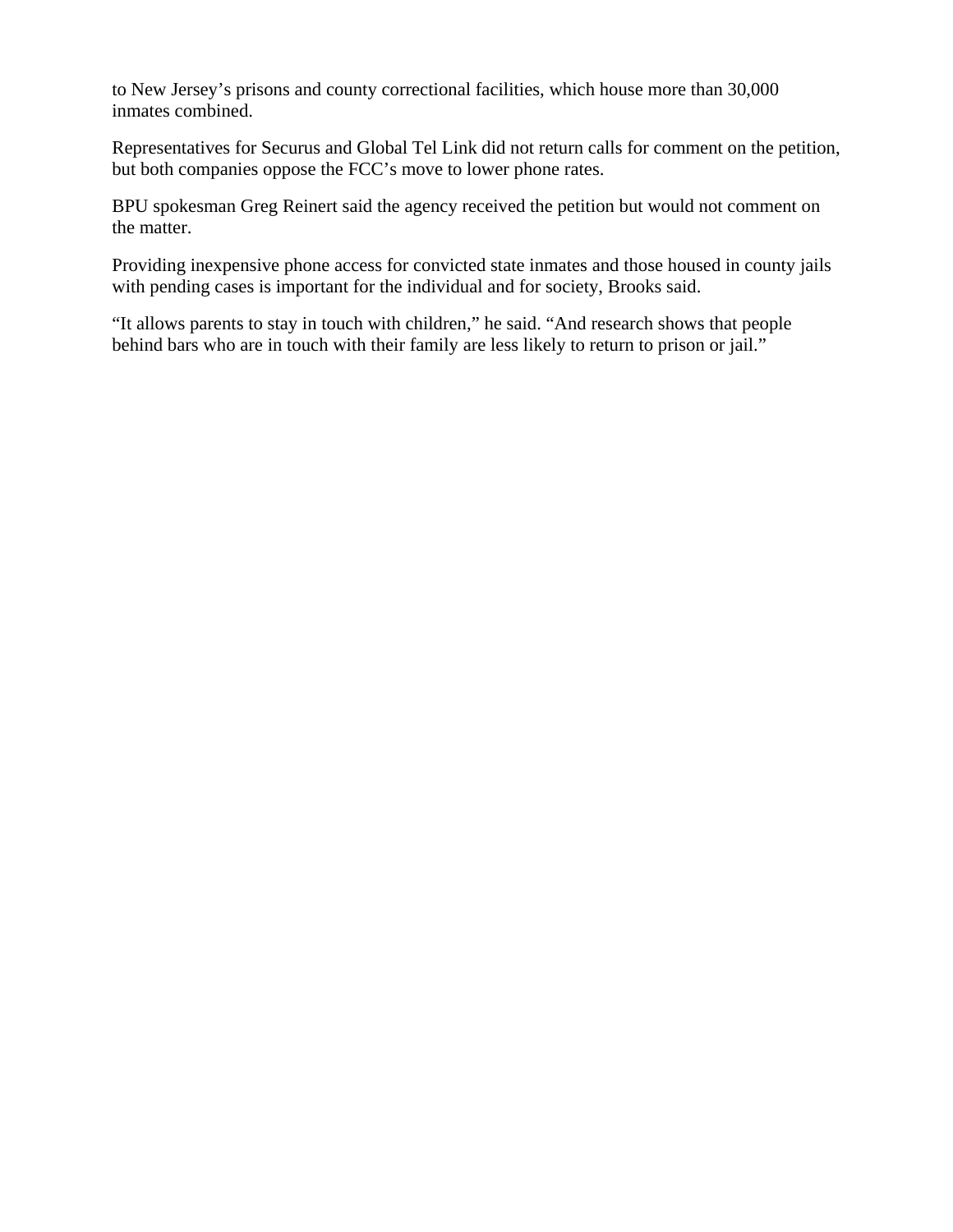#### <http://www.kansas.com/2014/04/26/3424613/collect-calls-from-sedgwick-county.html>

## **Collect calls from Sedgwick County Jail inmates will cost less, make the county more money**

By Deb Gruver

The Wichita Eagle Published Saturday, April 26, 2014, at 12:49 p.m.

Collect calls from inmates at the Sedgwick County Jail will cost their families and friends less beginning this week. At the same time, the county will make a higher commission.

The cost for a 20-minute call, whether local, in-state or out-of-state, will be \$3.50 under the county's new five-year contract with Securus Technologies Inc. That is 55 cents lower than it was under the county's previous contract with Global Tel\*Link, commonly called GTL. The new rates begin Wednesday.

Securus will pay the county a 71 percent commission on gross revenue, up from 56 percent from GTL.

Some prison advocacy groups say such commissions amount to a kickback. Eight state prison systems across the country ban commissions, as does one county, Dane County in Wisconsin.

"The commission is a large and unnecessary tax on the poorest residents of the county," said Peter Wagner, executive director of the Prison Policy Initiative, based in Massachusetts. "The research is clear that allowing families to stay in touch makes it easier for both the family and the person incarcerated to succeed. High commissions are a penny wise and pound foolish way to drive families apart."

Dave Unruh, chairman of the Sedgwick County commission, objected to the characterization of commissions as a kickback.

He said the county sends out requests for proposals and negotiates with companies to get the "best overall cost" for collect calls from jail.

Revenue from the commissions go into the county's general fund to help offset the cost of operating the jail, he said.

The county has received as much as \$1 million in annual commissions from inmates' collect calls, records show. Last year, it made just less than \$510,000, records show. Joe Thomas, the county's purchasing director, said revenue generated from inmate calls is not earmarked for any specific expenditure.

So far this year, the county has received almost \$169,000 in commissions.

Commissions are standard for contracts between jails and prisons and providers of inmate calls, said Maj. Glenn Kurtz of the Sedgwick County Sheriff's Office.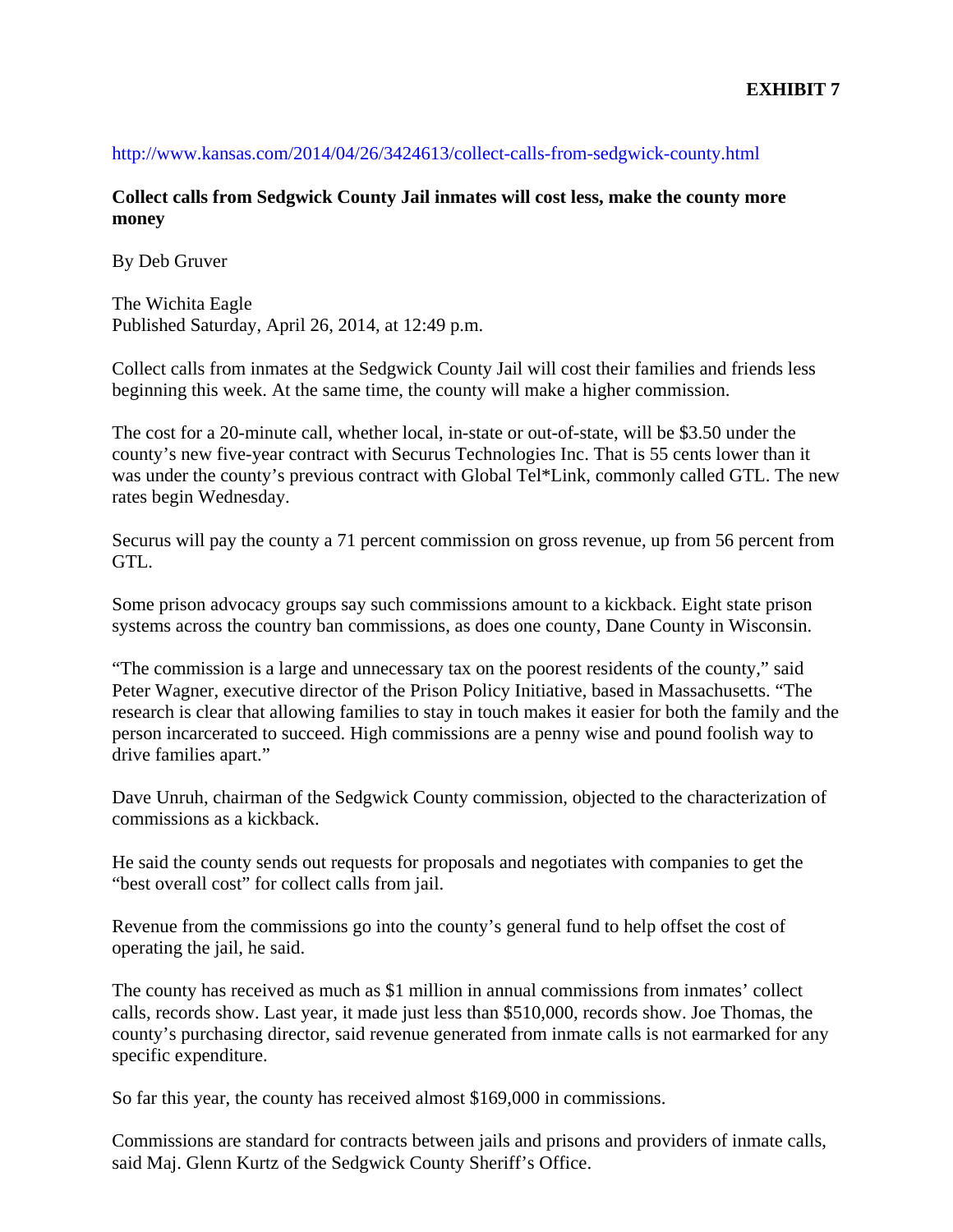"It's a very competitive industry," he said.

Kurtz said he did not consider the commission when negotiating the county's recent contract as much as he considered the cost to inmates and the capital investment Securus agreed to make. Securus also is handling the jail's video visitations, scheduled to debut in July or August.

"They're responsible for everything from the handset that the inmates picks up, the wires, the phone, the switching gear, hooking it up to the hardwire phone system. They take the loss if somebody doesn't pay the bill," Kurtz said of Securus' contract for inmate calls.

The trend nationwide has been call rates dropping and commissions rising, Wagner said.

A commission of 71 percent is among the highest in the country, he said.

"I believe the record is 81 percent," he said.

The Kansas Department of Corrections' contract with its inmate phone provider features a 68 percent commission, records show. The state also received a \$250,000 signing bonus from CenturyLink.

If Sedgwick County did not accept a commission, it stands to reason that inmates' families and friends would pay less for calls, Wagner said.

Calls from prisoners in state custody in New York cost seven cents a minute after commissions were banned, he said. GTL has the New York prison contract.

Jail inmates can use the phone from 9 a.m. to 10 p.m. but must ask permission from a pod deputy to do so. Phones are mounted on the wall in day rooms.

Inmates' families and friends sporadically complain about the cost of collect calls, Kurtz said. Unruh said he has not received complaints.

"It is basically free money" for the county, said Alex Friedmann, managing editor of Prison Legal News, a publication of the Human Rights Defense Center., of which he is associate director. "The gross revenue comes from prisoners' families and thus they're the ones who are paying the commissions."

The argument that if inmates don't like the cost, they shouldn't break the law doesn't compute because it's not the inmates who pay the bills, he said. Even if inmates were to pay, "that doesn't mean you price-gouge them. It doesn't mean we can line our pockets while they're in jail."

Staying in touch with family and friends is important for inmates because that maintains their support systems, Friedmann said.

Kurtz, of the sheriff's office, agreed.

"The person that is incarcerated in the Sedgwick County detention facility will possibly be back in the community tomorrow. They have contacts back to the community to support them and help them when they get out of here. We don't want them to just walk out the door, starting over without a support system," he said.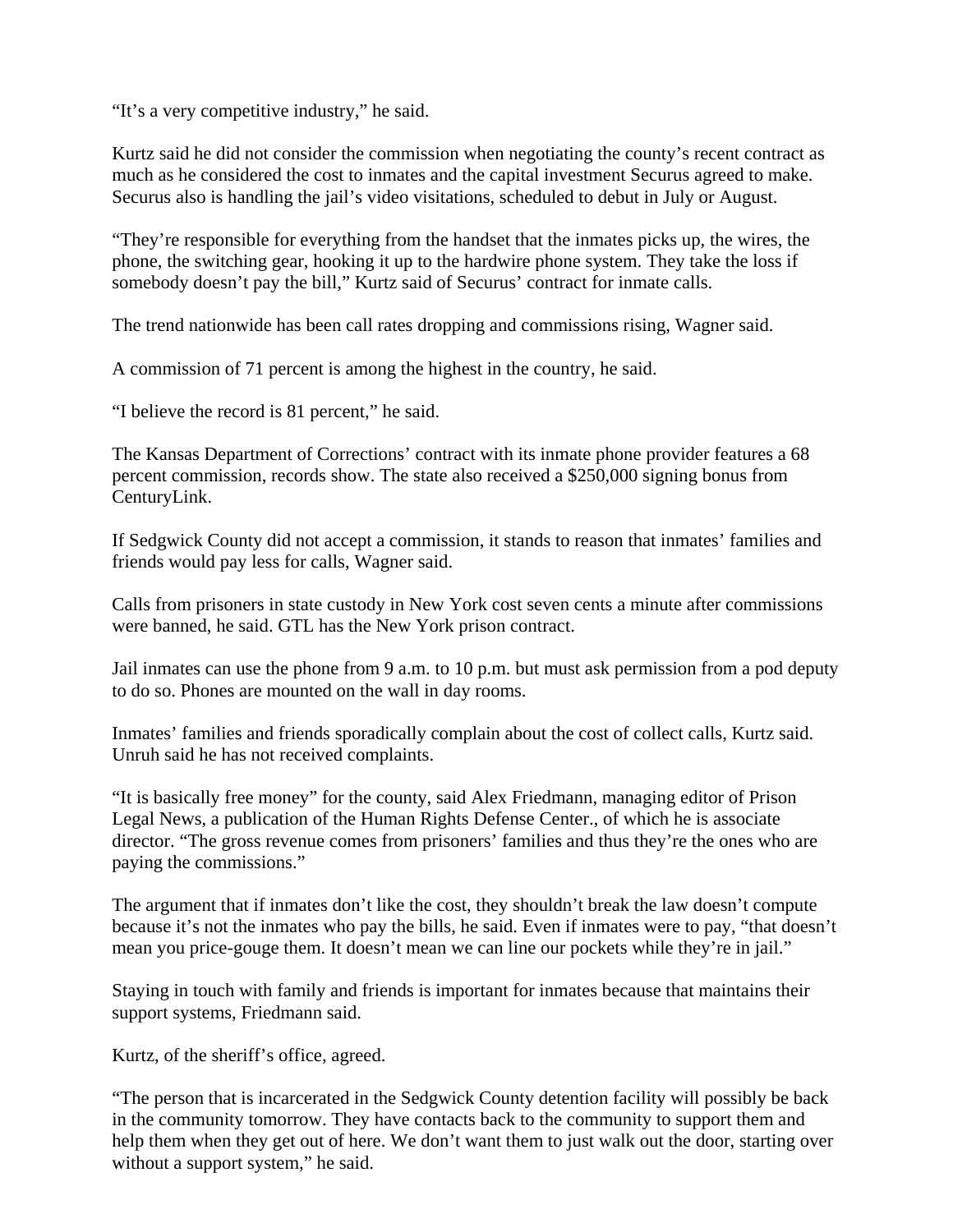#### [http://blog.al.com/wire/2014/04/alabama\\_public\\_service\\_commiss\\_7.html](http://blog.al.com/wire/2014/04/alabama_public_service_commiss_7.html)

## **Alabama Public Service Commission could cut phone call costs for inmates; providers argue against proposed rate changes**

By [Kelsey Stein | kstein@al.com](http://connect.al.com/staff/kelseystein/posts.html) 

on April 08, 2014 at 6:28 AM, updated April 08, 2014 at 6:49 AM

[MONTGOMERY, Alabama](http://www.al.com/montgomery/) – Inmates at jails and prisons throughout the state could see the often steep cost of calling home reduced if the Alabama Public Service Commission approves a proposal at its Tuesday meeting.

An agenda for the 10 a.m. meeting in Montgomery shows that the commission is set to discuss a proposal to reform the state's Inmate Calling Service. It would limit fees, cap call rates and lower the initial rate for making or accepting a call.

Rules outlined in the proposal would require companies to inform customers who visit their websites of the available payment methods, payment processing charges and estimated time required to establish service for each payment option.

The commission outlined the proposed changes to the calling service in November 2012 and sought comments through December 2013.

Darrell Baker, the director of the Utility Services Division, said he could not comment on the proposal until the commissioners put it to a vote.

"I will say that this is very important for Alabama," Baker said.

"(Fees) are not a profit center for the service provider nor are they to be a source of commissionable revenue for the inmate facility" - PSC proposal

The changes are in line with a plan released in August 2013 by the Federal Communications Commission to reduce interstate inmate calling service rates.

The proposal notes that many inmates and their family members do not have the resources to pay the fees incurred using the Inmate Calling Service. Any amount of money they must spend on "unnecessary or excessive ICS provider fees" detracts from the money they can use to place calls.

Authorized fees for calling services are intended to recover costs incurred by the ICS provider.

"They are not a profit center for the service provider nor are they to be a source of commissionable revenue for the inmate facility," commissioners state in the proposal.

Other fees – for items such as account setup, customer refunds and fines or penalties for inmate behavior – would be prohibited.

The proposal faults ICS providers for charging additional fees for prepaid services and urges an end to the practice. The providers previously received the commission's approval to establish debit and prepaid services by describing the potential savings.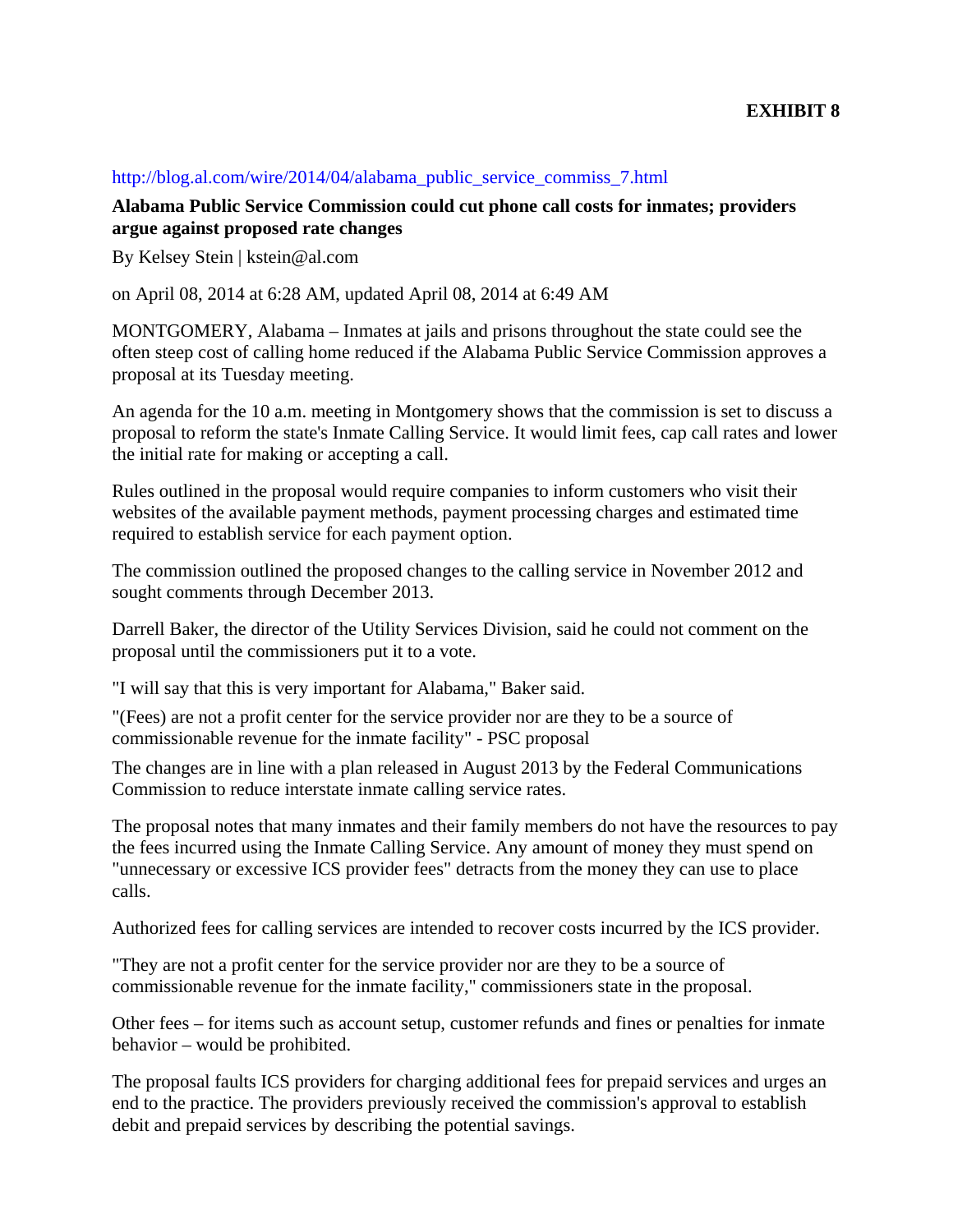"It is, therefore, incomprehensible that providers should now insist on charging these customers for the 'privilege' of using a service established for the provider's benefit," the proposal states.

Throughout the end of 2013, ICS providers that serve Alabama facilities submitted responses claiming that the proposed rate structure would not cover the costs of providing phone services and would contribute to significant revenue loss.

Attorneys for Global Tel\*Link Corporation filed a response in December, claiming that the "single largest cost component" affecting rates is the commission that must be paid to correctional facilities.

"Adoption of arbitrarily low ICS rates undermines the ability of correctional facilities (in conjunction with their ICS provider) to ensure the safety and security of their facilities," the response states. "There is no question that security measures and ICS costs are interrelated, and without such security measures, the risks to institutional security and public safety would quickly outweigh the benefits of allowing inmate telephone access."

Attorneys for Telmate LLC argue that some services simply cannot be provided under the commission's recommended rate structure.

Calhoun County Sheriff Larry Amerson also submitted a response asking the commission to amend the proposed rate structure, which he said will have a negative impact on the ability of law enforcement officials to be innovative and stay ahead of criminals technologically.

Prison Policy Initiative, a Massachusetts-based nonprofit focusing on criminal justice, commended the commission for its work to regulate inmates' calling expenses.

"We believe that regulating fees is an integral part of comprehensive regulation of prison and jail phone companies, and we commend Alabama for being the first state to, in our knowledge, directly address this major but hidden part of the industry," the initiative's response states.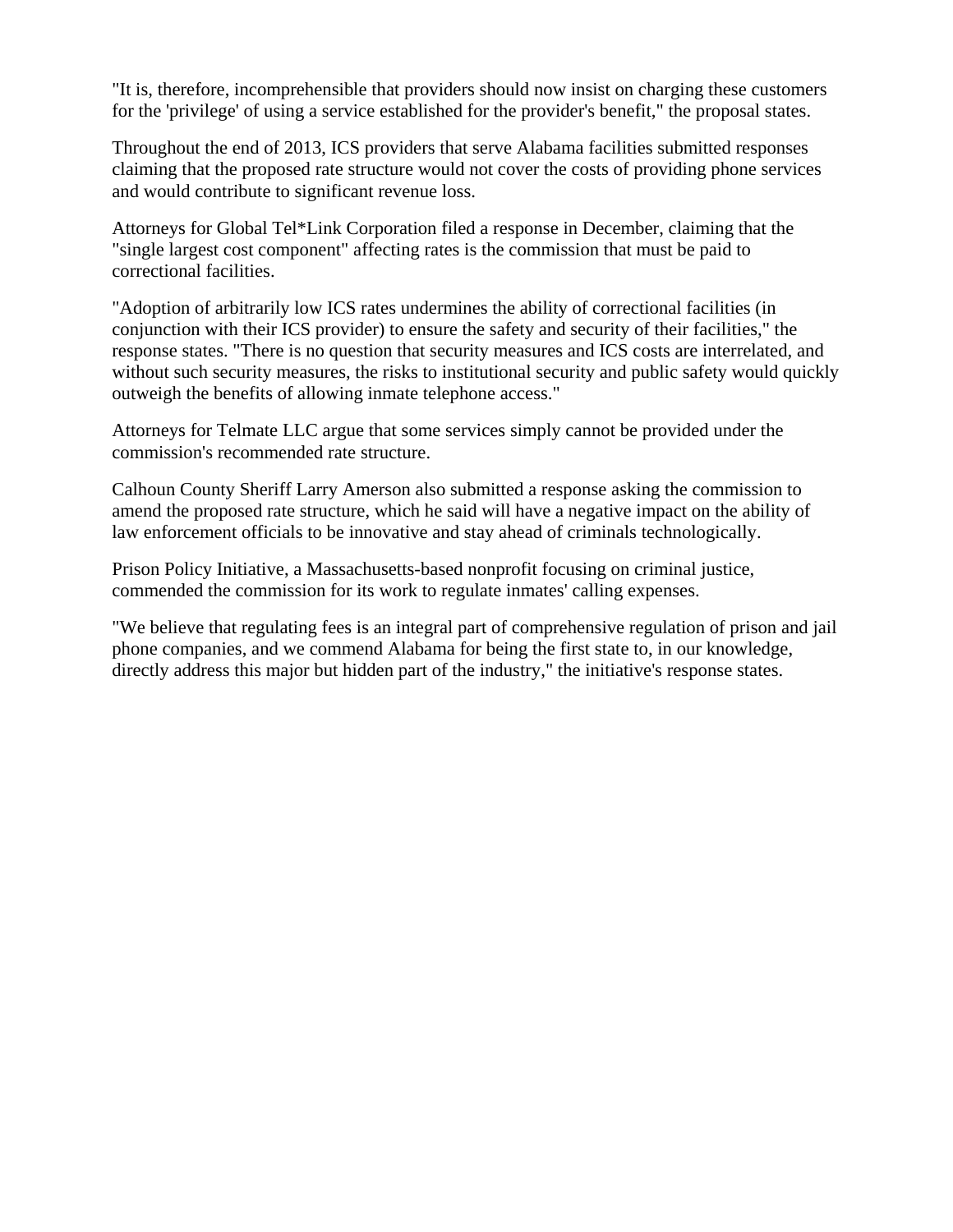# **EXHIBIT 9**

#### <http://theadvocate.com/home/8615468-125/prison-phones-ignite-psc-squabble>

#### **Prison phones ignite PSC board squabble**

Baton Rouge Advocate 13 March 2014 by mark ballard

mballard@theadvocate.com

With raised voices, angry epithets and stabbing fingers, one state regulator accused another Wednesday of trying to keep secret efforts to lowball a fine that would settle alleged violations of a campaign contributor.

"This company could owe hundreds of thousands of dollars and this company is offering pennies on the dollar. I'm not for doing this behind closed doors," said [PSC Commissioner Foster](http://theadvocate.com/home/5257276-125/commissioner-concerned-about-jail-phones)  [Campbell,](http://theadvocate.com/home/5257276-125/commissioner-concerned-about-jail-phones) of Bossier Parish.

He is one of the five elected members of the Louisiana Public Service Commission, which oversees utility and telecommunication companies.

Campbell said PSC Chairman Eric Skrmetta, of Metairie, was trying to help out the owners of City Tele Coin Company, Inc., of Bossier City, a company contracted to provide phone services for inmates in about 30 parish and municipal jails around the state.

Skrmetta denied any wrongdoing.

Jerry Juneau, who owns City Tele Coin, and his wife gave Skrmetta's campaign fund \$10,000 on Dec. 10, 2013, according to the Louisiana Board of Ethics.

The PSC in 2006 refused to allow City Tele Coin to add surcharges to fees charged to inmates for using jailhouse phones. City Tele Coin started charging the additional fees in 2010 without the PSC voting on the increase, according to PSC documents.

In March 2013, the [PSC found City Tele Coin](http://lpscstar.louisiana.gov/star/ViewFile.aspx?Id=1d4cfdae-9965-41ae-9b33-72c2bea9f302) and another private contractor of jailhouse phones were collecting unauthorized fees. The commission could impose fines of up to \$10,000 per violation.

City Tele Coin offered \$5,000 to settle the claims, according to a PSC staffer who asked not to be identified because employees were told not to discuss the issue publicly.

Another prison phone contractor, Securus Technologies, of Dallas, offered \$2,500 to settle similar claims. Securus has a contract with the state Department of Corrections to provide inmate calling services to 10 state prisons.

Both offers were summarily rejected, Skrmetta said after the hearing. "The staff will be negotiating with these companies," he added.

PSC rules require discussions about litigation and settlement negotiations be conducted behind closed doors in executive session. "We're not hiding anything," Skrmetta said.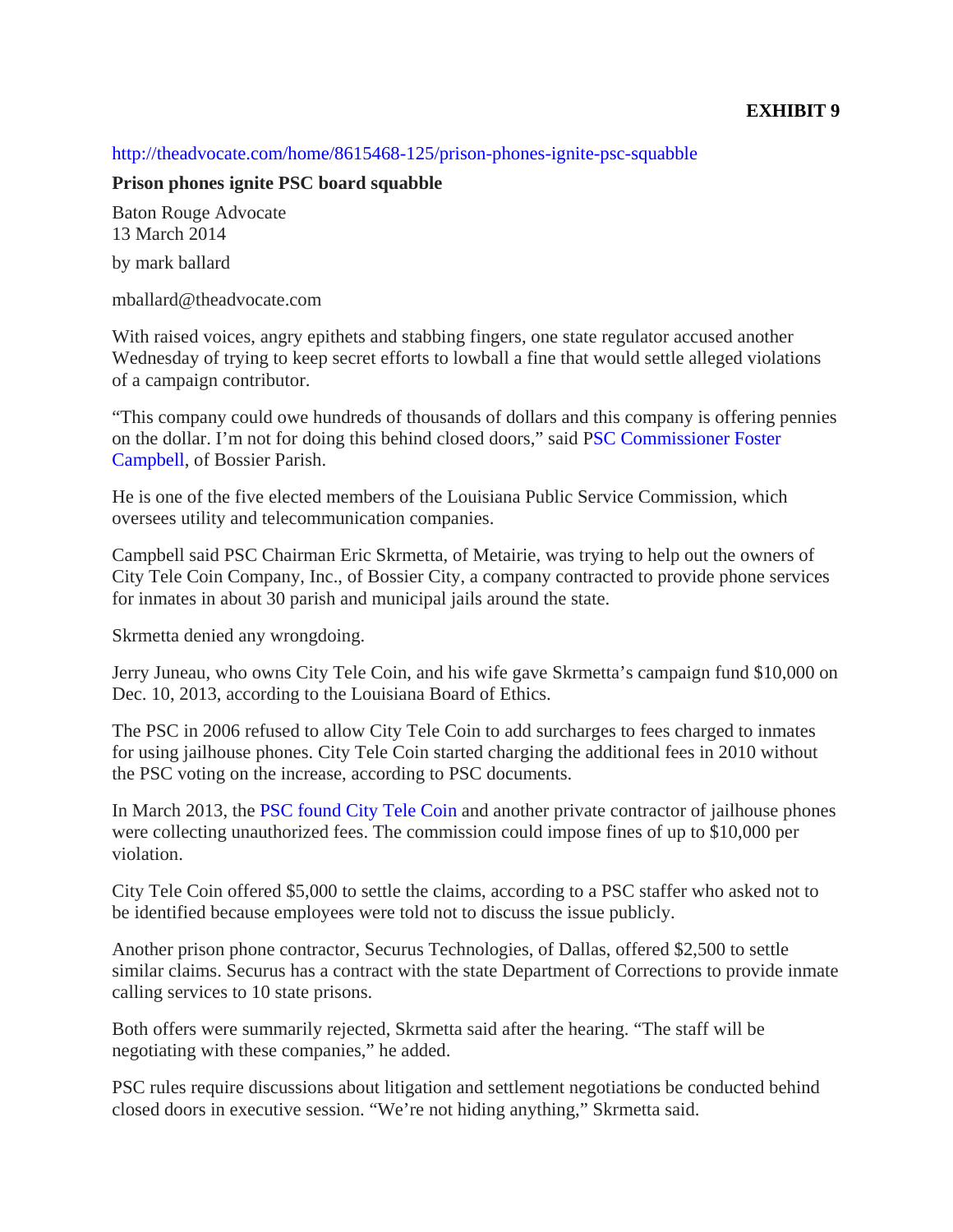"There is a very personal element to this, a whole lot of finger-pointing," Skrmetta said, adding all commissioners receive campaign contributions from utilities and other companies that they regulate and make decisions about every day.

Skrmetta's effort to take the settlement offer up in executive session prompted a heated 15 minute exchange during which he and Campbell told each other to be quiet and to stop interrupting.

"You can't put words in my mouth," Campbell told Skrmetta at one point

The chairman responded that Campbell was not recognized and what he said didn't matter.

"It does matter. I say we make a motion that we take out the jail house phones from the executive session," Campbell said. "This is worse than any payday loan scheme that's ever hit the state of Louisiana. It's terrible. It's immoral. ... We got someone with thousands of charges and we go in there and try to cut a deal."

The commission voted 3-2 to hold the discussion behind closed doors.

Commissioners Skrmetta, Scott Angelle, of Breaux Bridge; and Clyde Holloway, Forest Hill; voted for executive session. Commissioners Campbell and Lambert Boissiere III, of New Orleans, voted to air the issue in public.

The PSC in December 2012 [cut the rates charged](http://theadvocate.com/home/4666375-125/psc-rolls-back-prison-phone) for all prison calls by 25 percent. The order required removal of all surcharges not specifically approved by the commission.

The Louisiana sheriffs, who run the parish prisons and use revenue from inmate phone calls to bolster their budgets, opposed the order.

Inmates are charged more because law enforcement is required to monitor calls that originate from behind prison walls, the sheriffs said.

Supporters, including Catholic, Episcopal, Methodist and Baptist churches, argued the families of the incarcerated are the ones who are called upon to pay for the expensive phone calls.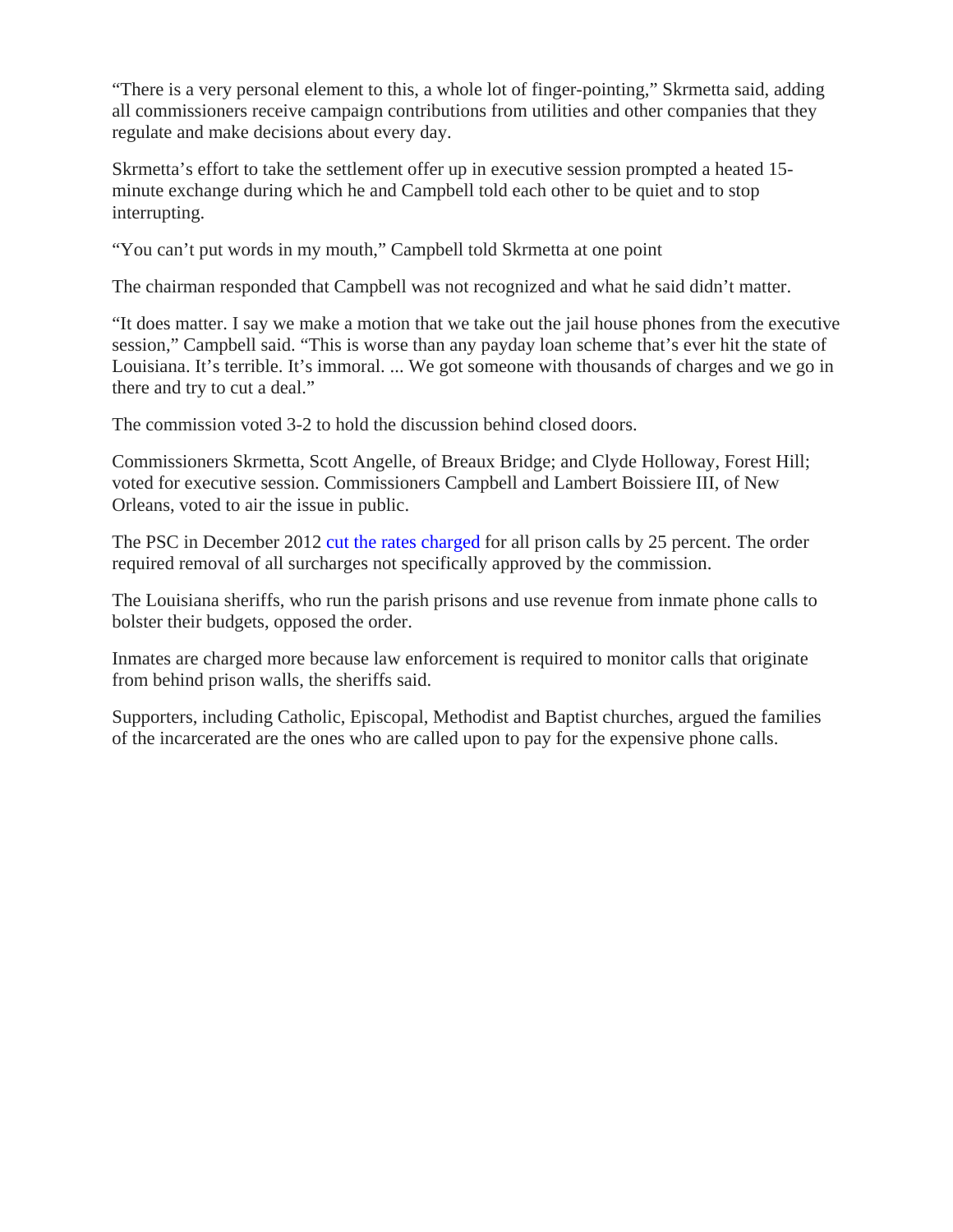<http://www.truth-out.org/opinion/item/21930-prison-phone-company-whines-we-miss-you>

## **Prison Phone Company Whines, "WE MISS YOU!"**

Tuesday, 18 February 2014 10:22

By Maya Schenwar, Truthout | Op-Ed

Giant, money-sucking phone companies are only one symptom of the monolithic prisonindustrial complex that rules this country. But they're a potent one. They're a burning reminder that within this insidious system, destruction - of families, of communities, of human lives - turns a profit.

Late last week, I opened my email to find a message with a sad, guilt-trip-laden subject line: "It's Been Awhile." I opened it up to a blaring announcement - "WE MISS YOU!" - accompanied by a photo of a woman smiling encouragingly. No, this wasn't a tender note from a group of sweet long-lost cousins or old high school chums.

This email was a message from Securus, the private phone company that services the Illinois prison system. It wanted my business back.

About four months ago, to the immense joy of my family - most of all, to the joy of her baby daughter - my sister was released from prison. While she was incarcerated, I spoke with her at least every other day, and as you may have heard, prison phone calls cost a lot. My calls totaled \$4.10 apiece. Illinois prices recently were lowered to \$3.55, but that's still steep for many prisoners' families; most don't have much money to spare, so they're often forced to do without calls. In some states, costs are even higher. (A recent FCC ruling set caps on prices for interstate prison phone calls, but the change doesn't affect calls made from prisons in state.)

A 2011 investigation by Prison Legal News disclosed some of the motives behind the pricey rates:

These contracts are priced not only to unjustly enrich the telephone companies by charging much higher rates than those paid by the general public, but are further inflated to cover the commission payments [kickbacks to state contracting agencies], which suck over \$143 million per year out of the pockets of prisoners' families - who are the overwhelming recipients of prison phone calls. Averaging a 42% kickback nationwide, this indicates that the phone market in state prison systems is worth more than an estimated \$362 million annually in gross revenue.

For people with multiple incarcerated loved ones, those companies' kickbacks can mean backbreaking sacrifices. My friend Barbara Fair, who lives in Connecticut, knows the prison phone struggle well. Each of her seven sons has been locked up at one point or another. (There's a reason, she notes, saying, "The greatest factor influencing my sons ending up in prison is the fact that they are young African-American males, and thus the targeted commodity for the prison industry.")

For Barbara, phone calls were just one of the many, many burdens piled on top of her during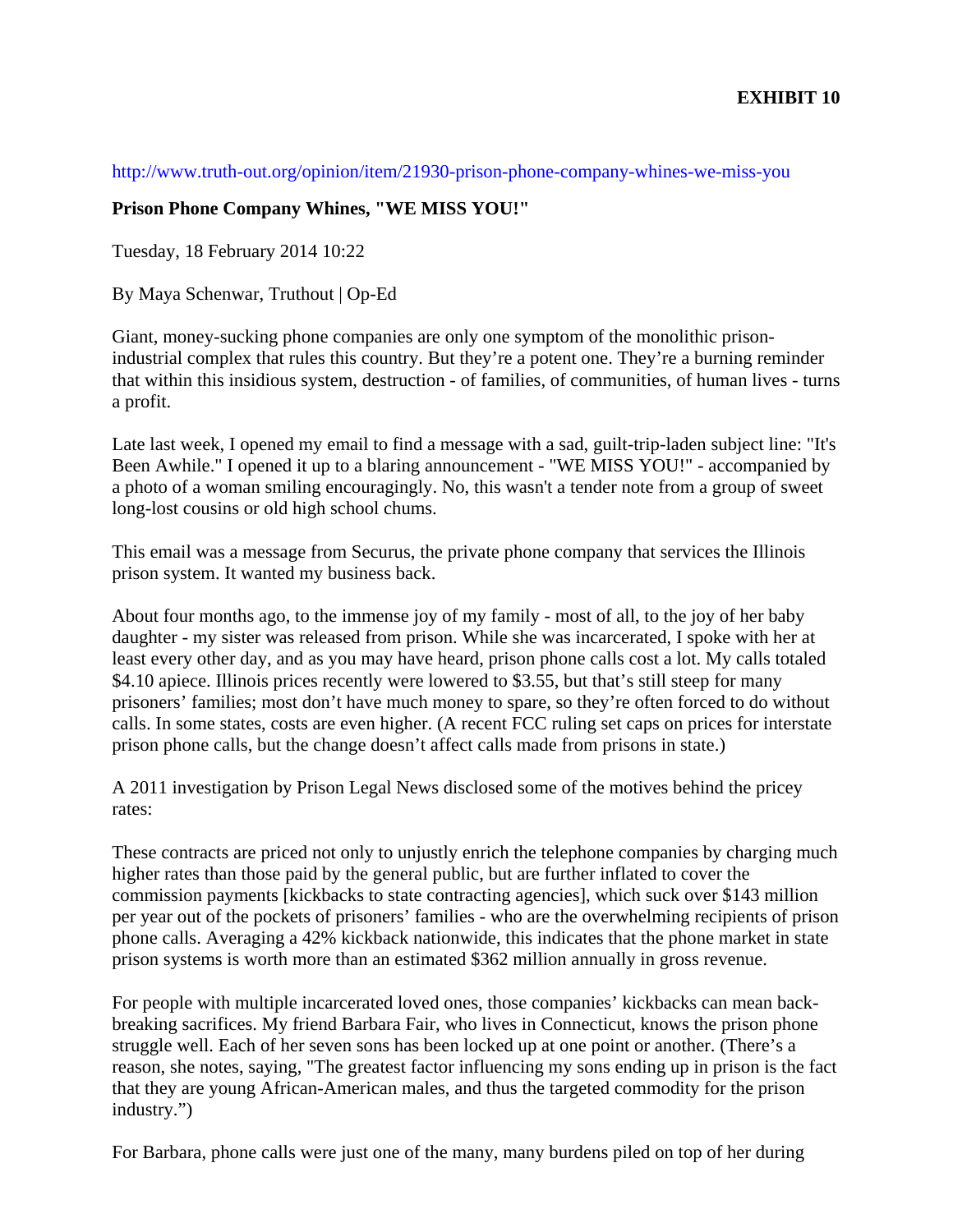those incarcerations. Her phone bill at one point amounted to \$400 per month. She lost service often, trying to keep up with payments. In poor communities of color, the theft enacted by private prison phone companies exacts an ongoing, chronic financial and emotional toll. So - why keep talking on the phone? The thing is, phone calls are not a frivolous luxury for the families of prisoners. They're an essential component of maintaining relationships, as most prisons are so far from home that frequent visits are impossible for poor people (and for most busy people, for that matter). Sixty-two percent of parents in state prisons are placed more than 100 miles from home. For federal prisoners, distances are often much vaster.

Lower-priced phone calls - or even free phone calls - won't "solve" the disaster that is the institution of prison. In fact, when it comes to having a loved one in prison, phone calls are a small consolation. Speaking to each other can simply become a reminder of how your family member, partner or friend has been deprived of freedom and disappeared from society.

But for incarcerated people, phone calls are one of the few meager ties that link them to their community, if they're lucky enough to have a community to call their own. Bonds with family and friends are crucial to prisoners inside the institution and upon their release - when they'll need support to stay afloat, and, if possible, avoid a return to prison. Stats show that people are a whole lot less likely to recidivate if they've stayed in touch with family while locked up.

As long as there are prisons, people behind bars must be able to communicate with their loved ones on the outside.

Giant, money-sucking phone companies are only one symptom of the monolithic prisonindustrial complex that rules this country. But they're a potent one. They're a burning reminder that within this insidious system, destruction - of families, of communities, of human lives - turns a profit.

So, Securus: You miss me? You're sad that it's been awhile? Well, for the moment, I'm going to take a pass on your services. For good measure, you're going straight to the spam box. As for myself, I'm going straight to work, to see what I can do to make you go away for good.